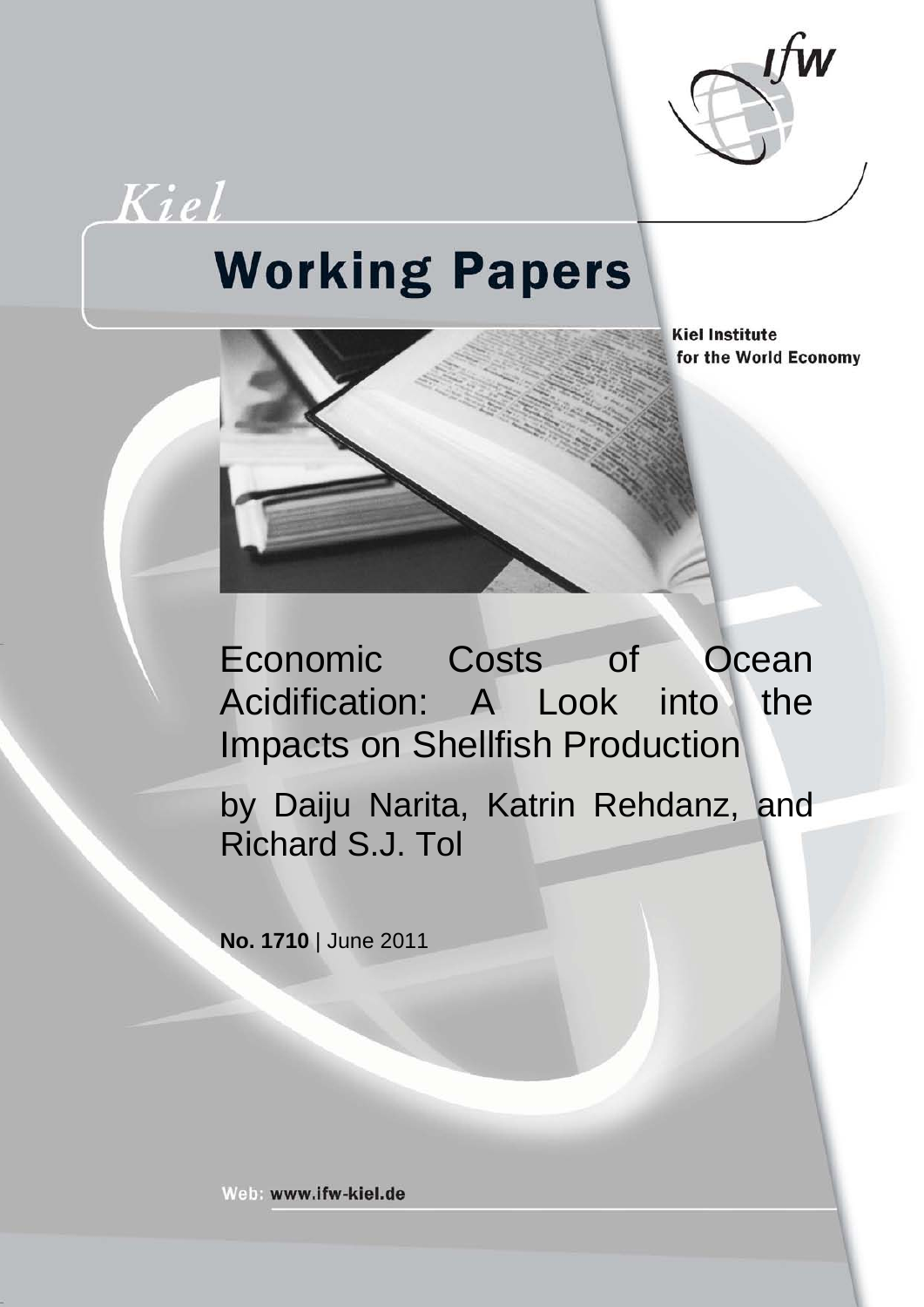Kiel Working Paper No. 1710 | June 2011

# **Economic Costs of Ocean Acidification: A Look into the Impacts on Shellfish Production**

Daiju Narita, Katrin Rehdanz, and Richard S.J. Tol

#### Abstract:

Ocean acidification is increasingly recognized as a major global problem. Yet economic assessments of its effects are currently almost absent. Unlike most other marine organisms, mollusks, which have significant commercial value worldwide, have relatively solid scientific evidence of biological impact of acidification and allow us to make such an economic evaluation. By performing a partialequilibrium analysis, we estimate global and regional economic costs of production loss of mollusks due to ocean acidification. Our results show that the costs for the world as a whole could be over 100 billion USD with an assumption of increasing demand of mollusks with expected income growths. The major determinants of cost levels are the impacts on the Chinese production, which is dominant in the world, and the expected demand increase of mollusks in today's low-income countries, which include China, in accordance with their future income rise.

Keywords: Climate Change, Economic Impact, Mollusks, Ocean Acidification

JEL classification: Q51, Q54, Q57

## **Daiju Narita**

Kiel Institute for the World Economy 24100 Kiel, Germany E-mail: daiju.narita@ifw-kiel.de

#### **Katrin Rehdanz**

Christian-Albrechts-University of Kiel Department of Economics Olshausenstrasse 40 24118 Kiel, Germany Kiel Institute for the World Economy 24100 Kiel, Germany

#### **Richard S.J. Tol**

Economic and Social Research Institute Whitaker Square, Sir John Rogerson's Quay Dublin 2, Ireland Institute for Environmental Studies Vrije Universiteit Amsterdam De Boelelaan 1087 1081 HV Amsterdam, The Netherlands Department of Spatial Economics Vrije Universiteit Amsterdam De Boelelaan 1105 1081 HV Amsterdam, The Netherlands Department of Economics, Arts Building Trinity College Dublin 2, Ireland

*The responsibility for the contents of the working papers rests with the author, not the Institute. Since working papers are of a preliminary nature, it may be useful to contact the author of a particular working paper about results or caveats before referring to, or quoting, a paper. Any comments on working papers should be sent directly to the author.*

*Coverphoto: uni\_com on photocase.com*

\_\_\_\_\_\_\_\_\_\_\_\_\_\_\_\_\_\_\_\_\_\_\_\_\_\_\_\_\_\_\_\_\_\_\_\_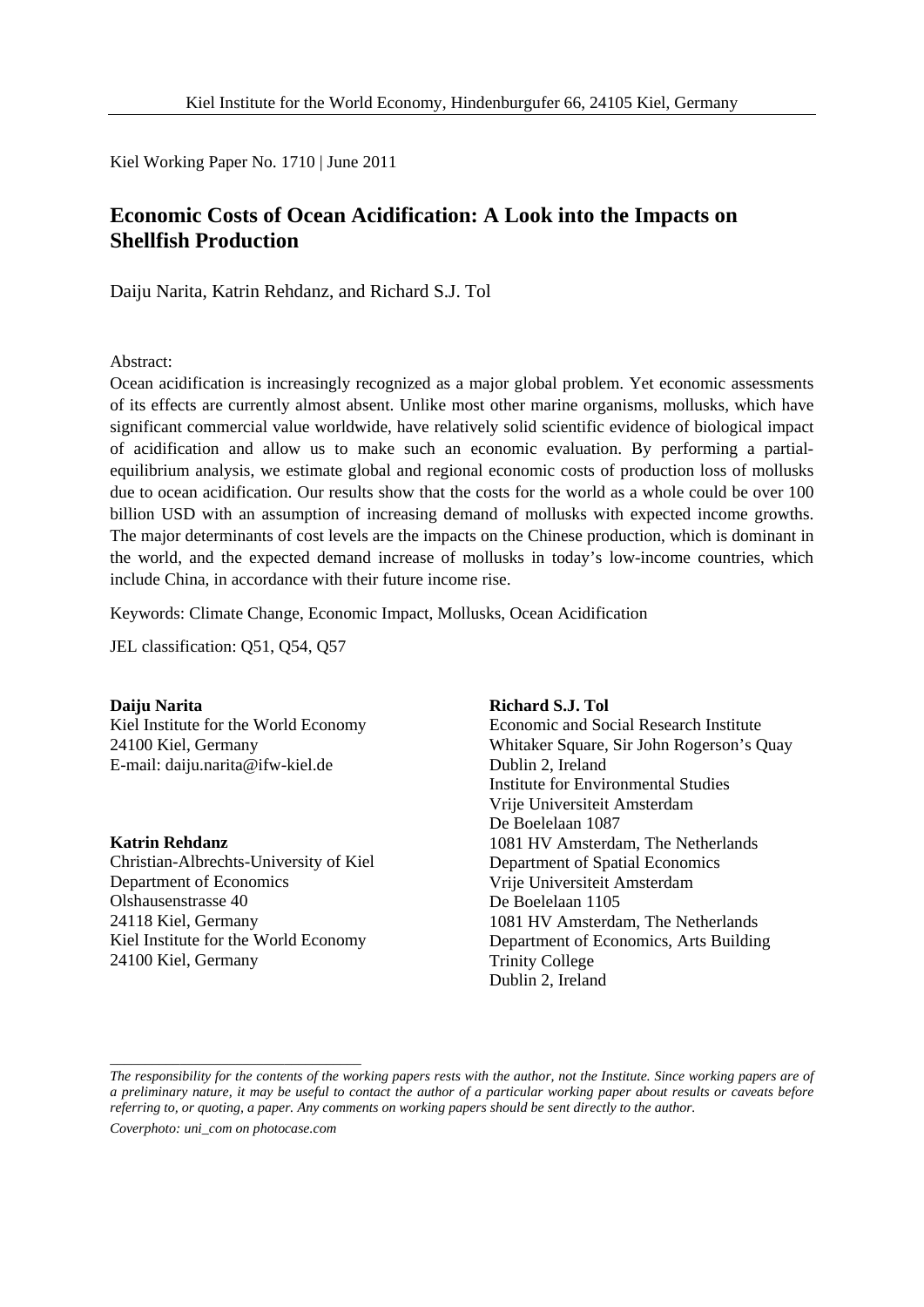## *1. Introduction*

**.** 

Human emissions of carbon dioxide  $(CO<sub>2</sub>)$  cause acidification of the ocean as well as climate change. While research on various aspects of climate change has generated an enormous number of studies, ocean acidification has only recently been recognized as a problem. This new recognition is giving rise to an increasing number of studies on ecological impacts of ocean acidification (reviewed by Doney et al., 2009), but estimates of economic impacts are still almost absent.

Since the acidification of ocean water is primarily driven by the well-known law of chemical equilibrium of  $CO<sub>2</sub>$  and water, the initial impact of ocean acidification is relatively clear (Caldeira and Wickett, 2003, 2005). However, the eventual impact depends on the complex interaction of many species. This fact limits the scope for the estimation of economic consequences. Along with coral reefs (Brander et al., 2009), however, shellfish, in particular, mollusks,<sup>[1](#page-2-0)</sup> are an exception in that the impact of ocean acidification is relatively better understood because of a relative wealth of scientific research on this group and also their low trophic level on the food web. It is for this reason that we focus our analysis on this group of shellfish.

An impact assessment of mollusks under ocean acidification has a significant commercial implication in itself, as the value of marine mollusks (excluding cephalopods) produced worldwide amounts to around 15 billion USD in 2006, 9% of the world total fishery production in value terms (FAO, 2008). On a volume basis, the production of marine mollusks constitutes 12% of total fishery production in the USA, 15% in EU 15, and 20% in China in 2006 (FAO, 2008). At present, however, such analyses are non-existent except for Cooley and Doney (2009), who discuss the issue only in the US context.

In fact, estimation of economic impacts of ocean acidification on mollusk production would provide initial hints for economic assessment of ocean acidification in general, as well as more broadly, for economic assessment of climate change. Major assessments of the economic impact of climate change (e.g., Tol, 2002; Stern, 2006; Nordhaus, 2008) omit ocean acidification altogether.

This study is an initial attempt to fill the research gap by performing an economic assessment of global effects of ocean acidification on mollusks by using the framework of a partial-equilibrium analysis. We estimate global and regional economic costs of production loss of mollusks due to ocean acidification in 2100 under a business-as-usual scenario. Our results show that the costs could amount to around 6 billion USD even with an assumption of constant demand of mollusks towards the future and could be over 100 billion USD with an assumption of increasing demand of mollusks with expected income growths. The major determinants of cost levels are the impacts on the Chinese production, which is currently dominant in the world, and the expected demand increase of mollusks in today's low-income countries, which include China, in accordance with their future income rise. Our analysis also indicates that in key regions such as China and the USA, the economic costs are roughly evenly divided between producers and consumers, implying that the sectoral impact of acidification in the fishery industry could be acute with the limited capacity to offset the change in supply costs by price increase.

<span id="page-2-0"></span><sup>&</sup>lt;sup>1</sup> The Oxford Dictionary of English (2nd ed.) defines shellfish as "an aquatic shelled mollusk (e.g., an oyster or cockle) or a crustacean (e.g., a crab or shrimp), especially one that is edible."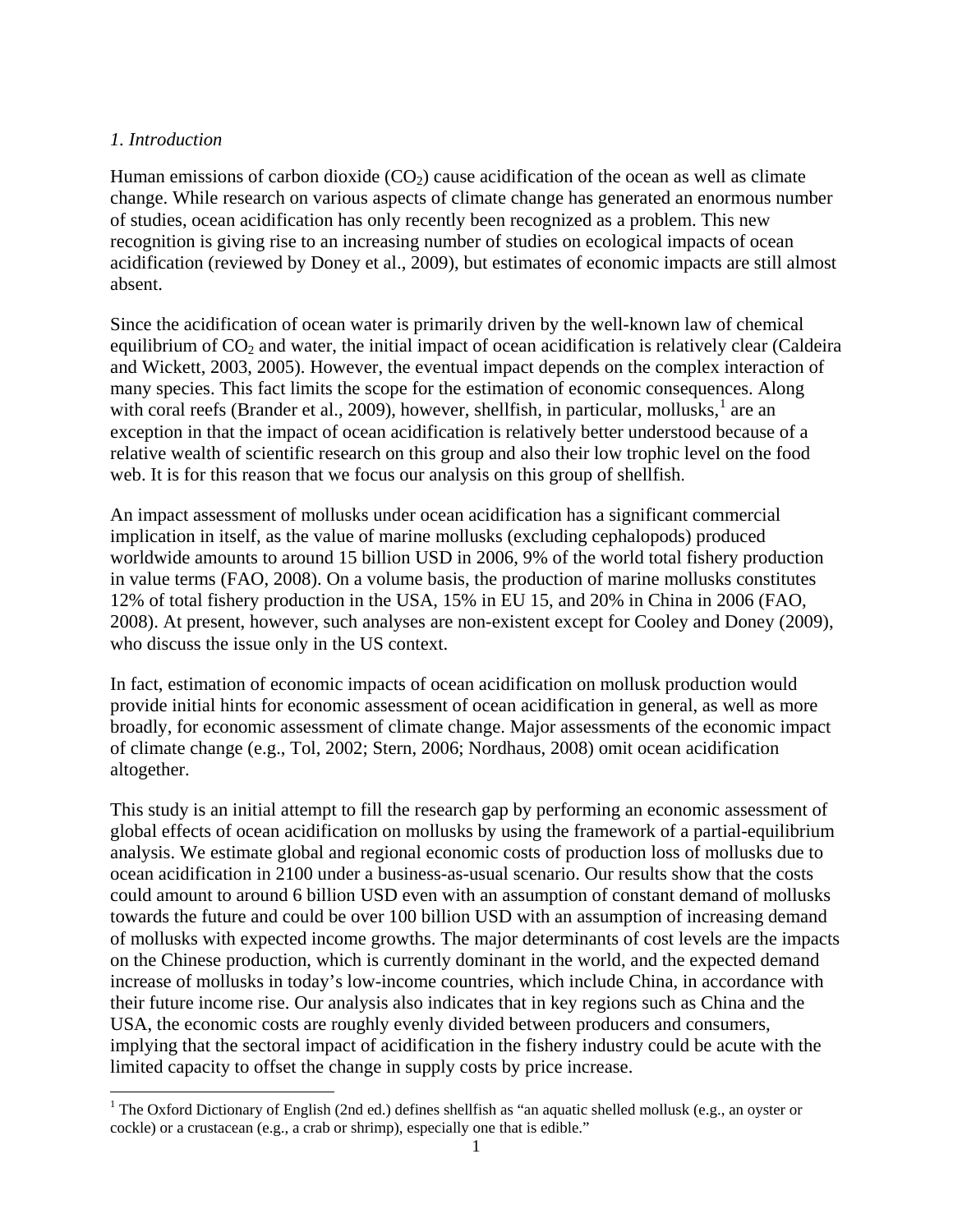The paper is organized as follows. Section 2 briefly summarizes scientific facts of ocean acidification that serve as the basis for our analysis. Section 3 presents our approach of partialequilibrium analysis. Section 4 describes the data that we use as the basis of our analysis. Section 5 shows results. Section 6 concludes.

#### *2. Ocean Acidification and Mollusks: A Note on Scientific Mechanisms*

 $CO<sub>2</sub>$  emissions by humans not only increase the atmospheric concentrations of  $CO<sub>2</sub>$  but also alter the carbonate chemistry of the ocean, which absorbs nearly half of the total emissions from fossil fuel combustion and cement manufacturing (Sabine et al., 2004). Enhanced  $CO<sub>2</sub>$  in the atmosphere elevates the acidity of surface seawater (i.e., [H<sup>+</sup>]) and decreases the concentration of carbonate ions ( $[CO<sub>3</sub><sup>2</sup>]$ ) through the following series of chemical reactions:

(1) 
$$
CO_2(\text{atmos}) \leftrightarrow CO_2(\text{aq}) + H_2O \leftrightarrow H_2CO_3 \leftrightarrow H^+ + HCO_3^- \leftrightarrow 2H^+ + CO_3^{2-}
$$

Reflecting on that fact, there is a growing concern about ocean acidification as a major accompanying effect of global climate change. The actual levels of seawater pH exhibit some variations across spatial locations as well as by depth, reflecting different levels of physical determinants of  $CO<sub>2</sub>$  solubility (e.g., temperatures) and strengths of ocean circulations and biogeochemical processes. However, as atmospheric  $CO<sub>2</sub>$  is essentially uniform over the world, the general tendency of acidification of surface seawater is likely to be observed on a global scale. In fact, the global nature of ocean acidification is confirmed by various ocean circulation models (Orr et al., 2005). Following the business-as-usual  $CO<sub>2</sub>$  emission path, pH of surface seawater, whose original level is ~8.1 (weakly basic), would be reduced by 0.3-0.4 by the end of the  $21<sup>st</sup>$ century (Caldeira and Wickett, 2003, 2005; Doney et al., 2009). Combined with local patterns of ocean circulations, the level of acidification could be even much more serious in specific areas – in fact, there is an indication that upwelling of acidified water are already observed in some areas on the North American West Coast even at the current level of global  $CO<sub>2</sub>$  (Feely et al., 2008). Especially in productive coastal habitats, which are the primary locations for bivalve mollusk (e.g. mussels, oysters) production, the marine carbonate system is much more variable than in the open oceans, with pH values significantly lower than 8.0 already today (e.g. Burnett 1997). Future changes in seawater  $pCO<sub>2</sub>$  will be especially strong in these habitats (Thomsen et al. 2010).

It is easy to speculate that ocean acidification has broad implications for the functions of marine ecosystems by physically harming individuals of various marine organisms and also disrupting the balance of food webs. However, precise estimation of those effects is not simple because of the complexity of marine biology. Research is still limited on this issue, but a relatively established fact among the findings is that ocean acidification should have negative effects on the growth of some calcifiers including mollusks and corals. The chemical equilibria (1) suggest that acidification of water (i.e., high  $[H^+]$ ) reduces the concentrations of carbonate ions ( $[CO_3^2]$ ) through the far-right reaction. Growth of mollusks' shells, which are composed of calcium carbonate  $(CaCO<sub>3</sub>)$ , may be hampered because a low level of carbonate ions results in dissolution of calcium carbonate through the following reaction:

$$
(2) \qquad \text{CaCO}_3 \leftrightarrow \text{CO}_3^{2-} + \text{Ca}^{2+}
$$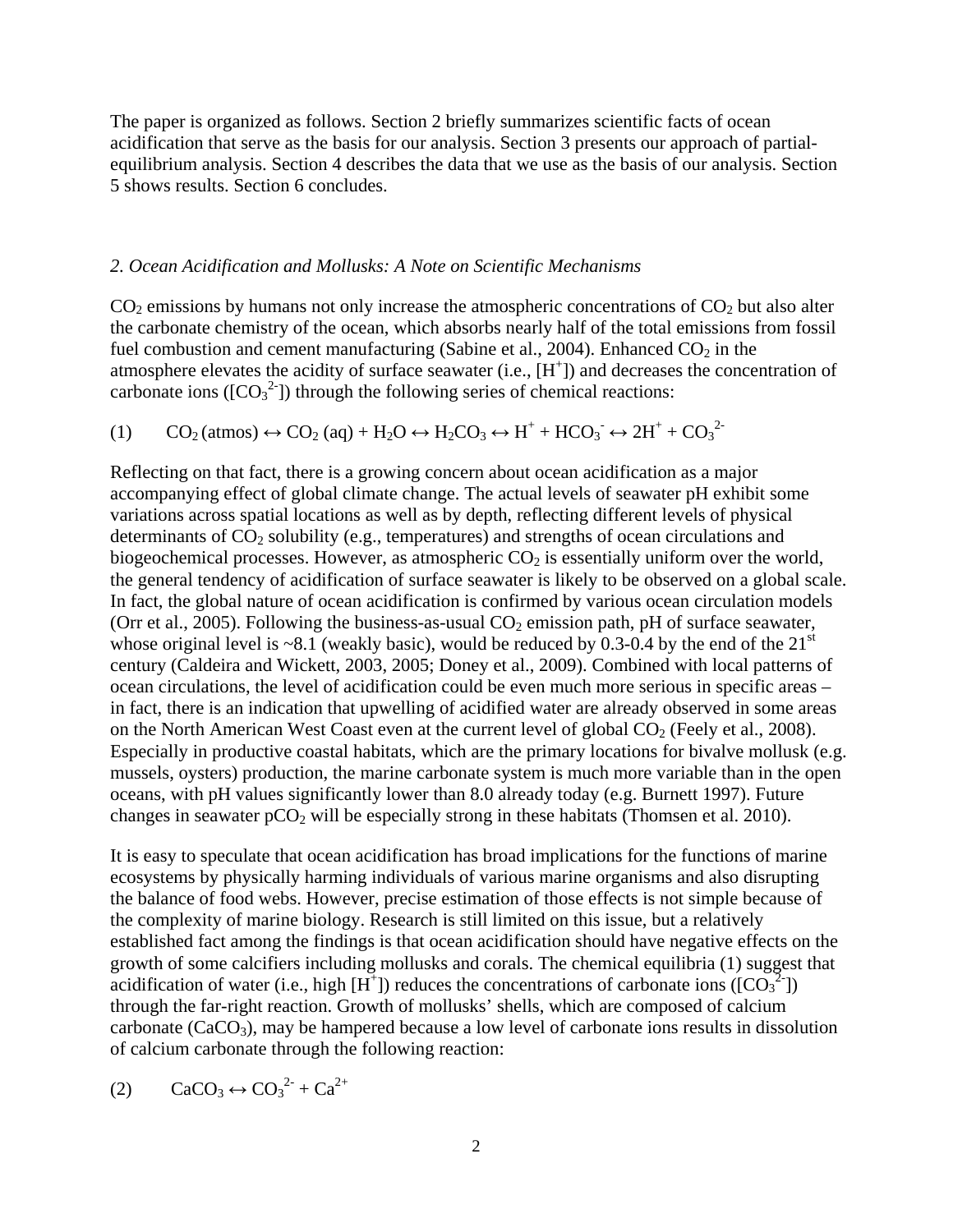In fact, the solubility of calcium carbonate depends on its crystal form as well. The solubility is associated with the level of the following saturation state  $\Omega$ :

(3) 
$$
\Omega = [Ca^{2+}][CO_3^{2-}]/K'_{sp}
$$

**.** 

where the solubility product  $K'_{sp}$  depend on the crystal forms of  $CaCO<sub>3</sub>$ .<sup>[2](#page-4-0)</sup> Negative effects on calcification are expected to be high for species whose shell is made of aragonite, which is a relatively unstable crystal form of calcium carbonate, although to a lesser extent, effects could also be significant for species whose shell is made of calcite, which is a relatively stable crystal form. This is particularly problematic for mollusks with a shell that is not covered by protective organic outer layers, such as pteropods (Lischka et al. 2011). Organic coating allows bivalve mollusks to calcify even in ocean regions that are under saturated with respect to calcium carbonate (e.g. Tunnicliffe et al. 2009; Ries et al. 2009 or 2010; Thomsen et al. 2010).

A meta-analysis by Kroeker et al. (2010) indicates that negative effects of ocean acidification on the survival and growth of mollusks could become visible by the end of the 21st century under a standard scenario of climate change (IS92a), and that the negative effects are stronger on earlier developmental stages. It is also important to note, that responses even of closely related bivalve molluscs (the genus Mytilus, i.e. mussels) vary strongly between studies, with large negative effects in short-term studies (days, e.g. Gazeau et al., 2007) and less dramatic effects in studies that allowed for significant physiological acclimation time (several weeks) and high nutrient supply (Michaelidis et al., 2005; Thomsen et al., 2010). Meanwhile, the above mentioned metaanalysis shows that under the same assumptions, negative effects are much less clear for the crustaceans, the other group of shellfish. Despite an increasing abundance of scientific data on species performance under elevated seawater  $pCO<sub>2</sub>$  conditions, it needs to be noted that to date, studies that account for genetic adaptation potential of species towards elevated  $pCO<sub>2</sub>$  are largely missing (an exception is Collins and Bell, 2004). Adaptation processes may significantly reduce vulnerability to future climate change.

Mollusks have a high commercial value as food and are an important source of protein for human consumption, especially for populations in developing countries (Dey et al., 2008). Mollusks are produced both by capture and aquaculture. Capture fisheries, which are mainly performed in coastal environments, might be directly affected by ocean acidification. Meanwhile, aquaculture could in principle insulate itself from the acidified marine environment and be operated under controlled acidity by means of, for example, buffering with sodium bicarbonate. However, as bivalve mollusks are often fed with planktonic organisms, which are prevalent in seawater, practices of mollusk aquaculture generally involve some period of culture in open water whose acidity is impossible to be manipulated. Furthermore, in many cases, juvenile bivalve mollusks are collected from the natural ocean environment because hatchery production is often not economical, especially in developing countries (Pillay and Kutty, 2005).

<span id="page-4-0"></span><sup>&</sup>lt;sup>2</sup> Without any external protective mechanism of solid (e.g., coating), dissolution occurs when  $\Omega$ <1.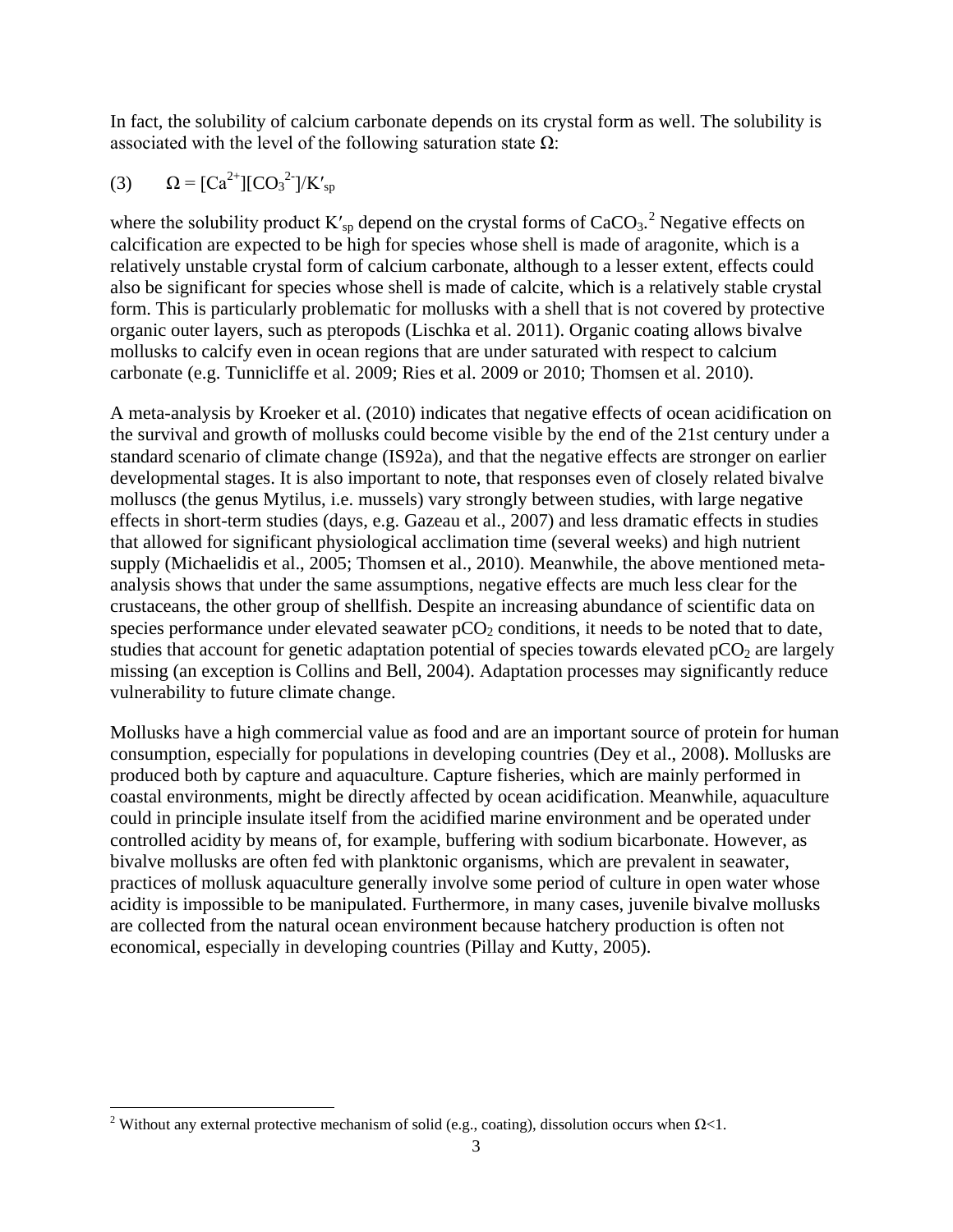#### *3. Analytical Approach: A Partial-Equilibrium Model*

We estimate economic costs of reduced mollusk production due to acidification by using a partial-equilibrium framework. This approach allows us to capture two factors associated with the production damage due to ocean acidification, that is, the welfare losses due to reduced production and consumption, and the welfare effects of price increase under tightening supply. Figure 1 illustrates the demand and supply curves of mollusk production. The equilibrium point (*e*) of mollusk production without acidification is located at the intersection of the demand (*D*) and supply (*S*) curves. The slopes of the supply and demand curves could be numerically determined by using empirical assessments of supply and demand elasticities of mollusks. Introduced as an exogenous shock, acidification raises the unit production costs of mollusk production and shifts the supply curve leftward  $(S \rightarrow S')$ . The producers offset a part of revenue loss from the increase of unit production costs by raising the price  $(p \rightarrow p')$ . As a result, the equilibrium point moves from *e* to *e′*. Effective costs of ocean acidification for the consumers are the combination of costs from the loss in the consumed quantity ( $q \rightarrow q'$ ) and the increase in the price. *C*-*A* in the graph represents the loss of producer surplus due to acidification, whereas *A*+*B* corresponds to the loss of consumer surplus. The net total loss for the economy is *B*+*C*.

Our analytical approach has an advantage over the simple multiplication method of the harvest loss rate and the baseline production value (see e.g. Cooley and Doney) in the capacity to assess the impact of price increase accompanying the change in supply costs of mollusks under ocean acidification. On the other hand, our framework does not take account of some less direct effects, such as the general-equilibrium effects of supply change on the entire domestic or world economy.



**Figure 1.** Demand and supply curves of mollusks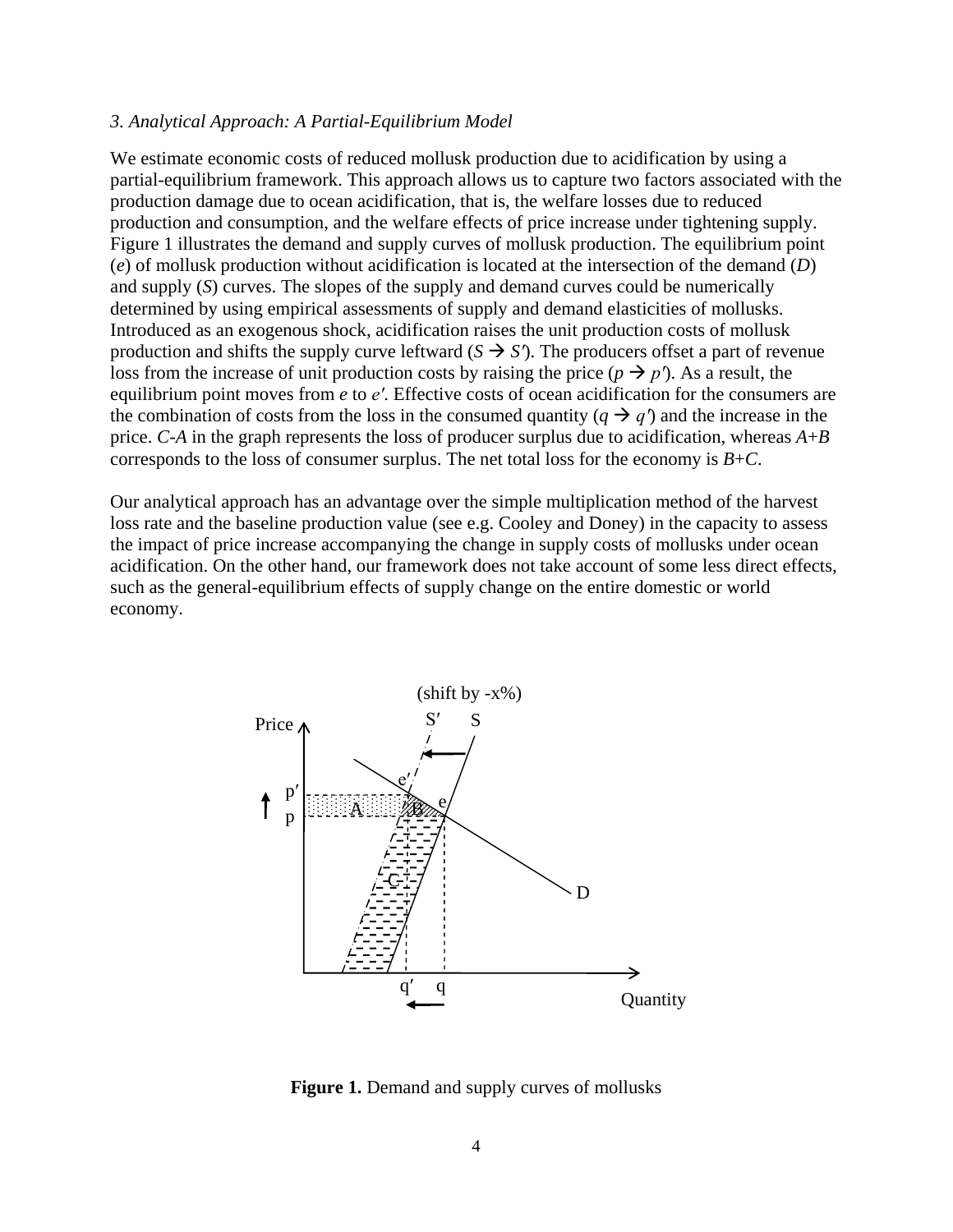#### *4 Data*

**.** 

The areas *A*, *B* and *C* in Figure 1 could be quantitatively estimated by using empirical data of mollusk production (consumption), of the demand and supply elasticities, of the effects of acidification on the development of mollusk individuals, and of the scale of ocean acidification concurrent with climate change. Below, we describe the empirical base data used for our analysis.

For information on the relationship between ocean acidification and reduced harvest of mollusks, we use the data of Kroeker et al.'s (2010) meta-analysis on effects of acidification on marine organisms.[3](#page-6-0) Following Kroeker et al., we consider the effect of acidification under the climate conditions in the year 2100 based on the IPCC IS92a business-as-usual scenario (which they assume is associated with a 0.4-unit decrease in pH). As for the relationship between the biological impact of lower pH water on mollusks and the harvest loss, we primarily adopt an assumption in line with Cooley and Doney's (2009), which sets the rate of harvest loss of shellfish equal to the decrease in calcification rate due to ocean acidification.<sup>[4](#page-6-1)</sup> The rate of harvest loss corresponds to the shifting rate of the supply curve in our partial-equilibrium framework (i.e., *x* in Figure 1). Kroeker et al. estimate the mean effect of acidification on the calcification rate of mollusks, which is equivalent to 43% loss from the baseline with a 95% confidence interval of 0%-6[5](#page-6-2)% (calculated from 9 experiments).  $5$  Meanwhile, as alternative proxy, we also use the survival rate of mollusks under acidification. Kroeker et al. report the mean effect of acidification on survival of mollusks (calculated from 17 experiments), which is equivalent to 35% loss from the baseline with a 95% confidence interval of 0%-62%.

It should be noted that in either case of using the calcification or survival loss as proxy, there are factors leading the assessment to both overestimation and underestimation: on the one hand, a loss in calcification or survival might not result in an equivalent commercial loss (e.g., mollusks with thinner shells might still have commercial value); on the other hand, the actual effect of acidification could be greater than implied by each individual rate because the actual effect experienced by the producers is a combination of *both* calcification and survival losses.

Mollusks are produced both through capture fisheries and aquaculture. As we noted in Section 2, there is a strong reason to assume that not only capture fisheries but also aquaculture of mollusks is affected by acidification. In this analysis, we simply assume that the effect of acidification equally falls on capture fisheries and aquaculture.

<span id="page-6-0"></span> $3$  Hendriks et al. (2010) also offer a meta-analysis of ocean acidification impacts. However, Kroeker et al. point out that Hendriks et al. do not use the standard methods of meta-analysis, which standardize studies for precision, account for variation between studies, and test for heterogeneity in effect sizes. Still, as for calcification by bivalves (a group of mollusks), Hendriks et al.'s estimates also show strong negative effects of ocean acidification in the future.

<span id="page-6-1"></span><sup>&</sup>lt;sup>4</sup> Despite the use of the same proxy for acidification damage, their estimates are significantly different from ours as they base their analysis on a different study published earlier (Gazeau et al., 2007: the loss rate is 10-25%).

<span id="page-6-2"></span><sup>&</sup>lt;sup>5</sup> They report their results in the following ln-transformed response ratio  $L nRR = \ln(R) = \ln(\overline{X}_F) - \ln(\overline{X}_C)$ , where  $\overline{X}_F$ 

<sup>,</sup>  $\bar{X}_c$  are the mean response in the experimental and control treatments, respectively. We use numbers converted from logarithmic rates into percentages, whose conversion is made by ourselves.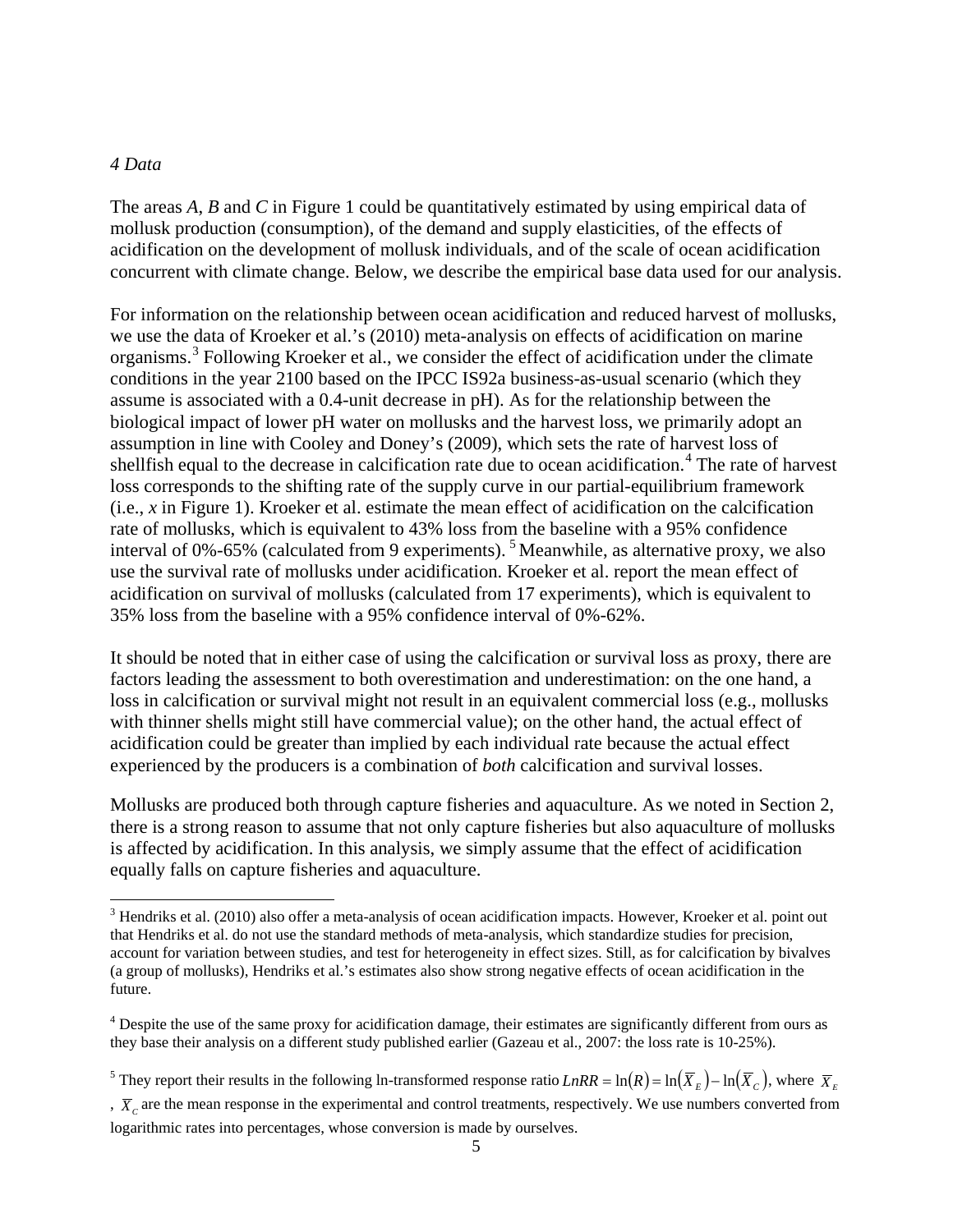As for production quantities of mollusks, we base our estimates on data provided by the FAO Fisheries and Aquaculture Department<sup>[6](#page-7-0)</sup> and by the See Around Us Project.<sup>[7](#page-7-1)</sup> Annual information on total aquaculture and capture production by country is obtained for the period 1997-2006. The FAO database contains data of aquaculture production in value (in USD) by country and species. Our aquaculture dataset covers 134 gastropod and bivalve species belonging to the following five species groups: "abalones, winkles and conches," "oysters," "mussels," "scallops and pectinids," and "clams, cockles, and arkshells." Meanwhile, the FAO database does not include data on capture production in value (it has only volume data). Tto supplement the FAO data we use data from the See Around Us database. The database provides landing value data for an aggregate category "molluscs"<sup>[8](#page-7-2)</sup> whose capture takes place within the exclusive economic zones (EEZ) of individual countries. All value data used in the analysis are normalized in 2000 USD.

We aggregate the country-level production data by region by using the regional categories of the IMPACT model (Delgado et al., 2003). <sup>[9](#page-7-3)</sup> In the following, we mainly discuss the ten regions and countries, which constitute the current major producers of marine mollusks: USA, EU15, Japan, Australia, Other Developed Countries, <sup>[10](#page-7-4)</sup> Mexico, Turkey, Viet Nam, China, and South Korea. In Table 1 information is provided on GDP (nominal and PPP), population, and production volumes of total fisheries and mollusks by aquaculture and capture for those selected ten regions and the entire world.

**.** 

<span id="page-7-0"></span> $^6$  http://www.fao.org/fishery/statistics/en<br> $^7$  http://www.seaaroundus.org/data/

<span id="page-7-1"></span>

<span id="page-7-2"></span><sup>&</sup>lt;sup>8</sup> Cephalopods (octopuses, squids, etc.) are excluded from this category.

<span id="page-7-3"></span><sup>&</sup>lt;sup>9</sup> In total there are 37 regions. IMPACT regional categories omit a number of small island nations, but the combined production quantities of mollusks from those countries are not negligible. To address this problem, we set up an additional regional category named "Other Small Island States." The results that we present in the Appendix contain our estimates for that region as well. The following are categorized as "Other Small Island States": American Samoa, Anguilla, Antigua and Barbuda, Cook Islands, Kiribati, New Caledonia, Palau, Samoa, Solomon Islands, St. Pierre and Miquelon, and Tonga.

<span id="page-7-4"></span><sup>&</sup>lt;sup>10</sup> Canada, Iceland, Israel, Malta, New Zealand, Norway, South Africa, and Switzerland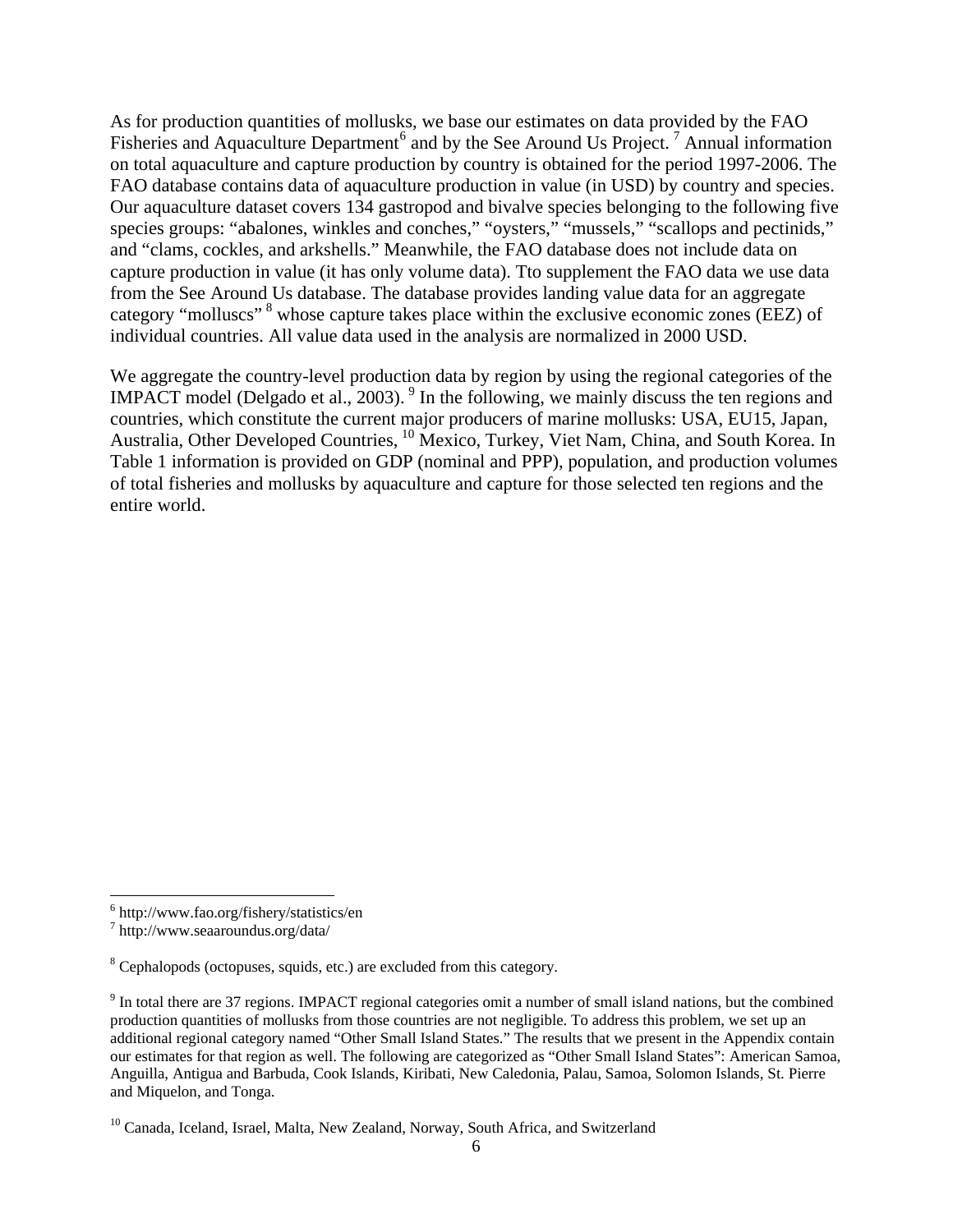|                             | <b>GDP</b><br>$(10^{9}$<br>USD) | <b>GDP</b><br><b>PPP</b><br>$(10^{9}$<br>USD) | Population<br>$(10^6)$ | Capture<br>fisheries<br>$(10^3 t)$ | Aquaculture<br>$(10^3 t)$ | Marine<br>mollusks<br>capture<br>$(10^3 t)$ | Marine<br>mollusks<br>aquaculture<br>$(10^3 t)$ | Marine<br>mollusks<br>capture<br>% of<br>total<br>fisheries) | Marine<br>mollusks<br>aquaculture<br>(% of total)<br>fisheries) |
|-----------------------------|---------------------------------|-----------------------------------------------|------------------------|------------------------------------|---------------------------|---------------------------------------------|-------------------------------------------------|--------------------------------------------------------------|-----------------------------------------------------------------|
| <b>USA</b>                  | 10,112                          | 11,412                                        | 286                    | 4,915                              | 498                       | 543                                         | 135                                             | 10                                                           | 2.5                                                             |
| <b>EU15</b>                 | 8,217                           | 11,012                                        | 380                    | 5,931                              | 1,245                     | 352                                         | 728                                             | 5                                                            | 10.1                                                            |
| Japan                       | 4,745                           | 3,691                                         | 127                    | 4,946                              | 1,297                     | 397                                         | 451                                             | 6                                                            | 7.2                                                             |
| Australia                   | 433                             | 592                                           | 20                     | 222                                | 36                        | 19                                          | 13                                              | $\tau$                                                       | 5.1                                                             |
| Other<br>dev'd<br>countries | 1,503                           | 2,088                                         | 99                     | 7,026                              | 801                       | 132                                         | 120                                             | $\overline{2}$                                               | 1.5                                                             |
| Mexico                      | 583                             | 1,189                                         | 99                     | 1,360                              | 81                        | 68                                          | 3                                               | 5                                                            | 0.2                                                             |
| Turkey                      | 282                             | 662                                           | 68                     | 514                                | 80                        | 28                                          | $\mathbf{1}$                                    | 5                                                            | 0.2                                                             |
| Viet<br>Nam                 | 36                              | 142                                           | 80                     | 1,674                              | 830                       | 57                                          | 78                                              | $\overline{2}$                                               | 3.1                                                             |
| China                       | 1,433                           | 4,027                                         | 1,274                  | 14,820                             | 31,023                    | 1,045                                       | 8,133                                           | $\overline{2}$                                               | 17.7                                                            |
| South<br>Korea              | 572                             | 944                                           | 47                     | 1,863                              | 887                       | 77                                          | 267                                             | 3                                                            | 9.7                                                             |
| World                       | 33,128                          | 50,906                                        | 6,193                  | 92,041                             | 39,503                    | 3,188                                       | 10,436                                          | $\overline{2}$                                               | 7.9                                                             |

Table 1. Current (1997-2006 average) GDP, population and volumes of fisheries of selected 10 regions and the entire world (the nominal GDP and GDP PPP are based on the 2000 constant USD and on the 2005 constant international USD, respectively)

For data of future economic conditions, we utilize GDP projections to the year 2100 based on IPCC's A1B scenario, as the scenario corresponds to almost an identical level of atmospheric CO<sub>2</sub> concentrations (around 710ppm) to that of the old IS92a scenario (IPCC, 2001, WG I report Annex II; see also Caldeira and Wickett, 2005). Country-level GDP values that we use in our analysis are those disaggregated by Gaffin et al. (2004) and van Vuuren et al. (2007) from A1B scenario. Meanwhile, we adopt the income elasticity levels of mollusk consumption $11$  employed in the IMPACT model.<sup>[12](#page-8-1)</sup> As for the demand and supply elasticities, we adopt the parameter levels used by the IMPACT model (Delgado et al., 2003).<sup>[13](#page-8-2)</sup> Those levels are generally in agreement with various empirical estimates, such as those by Dey et al. (2008).

#### *5. Scenarios and Results*

<span id="page-8-0"></span><sup>&</sup>lt;sup>11</sup> Categorized as "High Value Other Aquaculture" and "High Value Other Capture" in IMPACT

<span id="page-8-2"></span><span id="page-8-1"></span><sup>&</sup>lt;sup>12</sup> Values are set region by region and lie in the range of [0.15, 0.65].<br><sup>13</sup> Values are set region by region and lie in the ranges of [-1.11, 0.77] for the demand elasticity and of [0.2, 0.4] for the supply elasticity.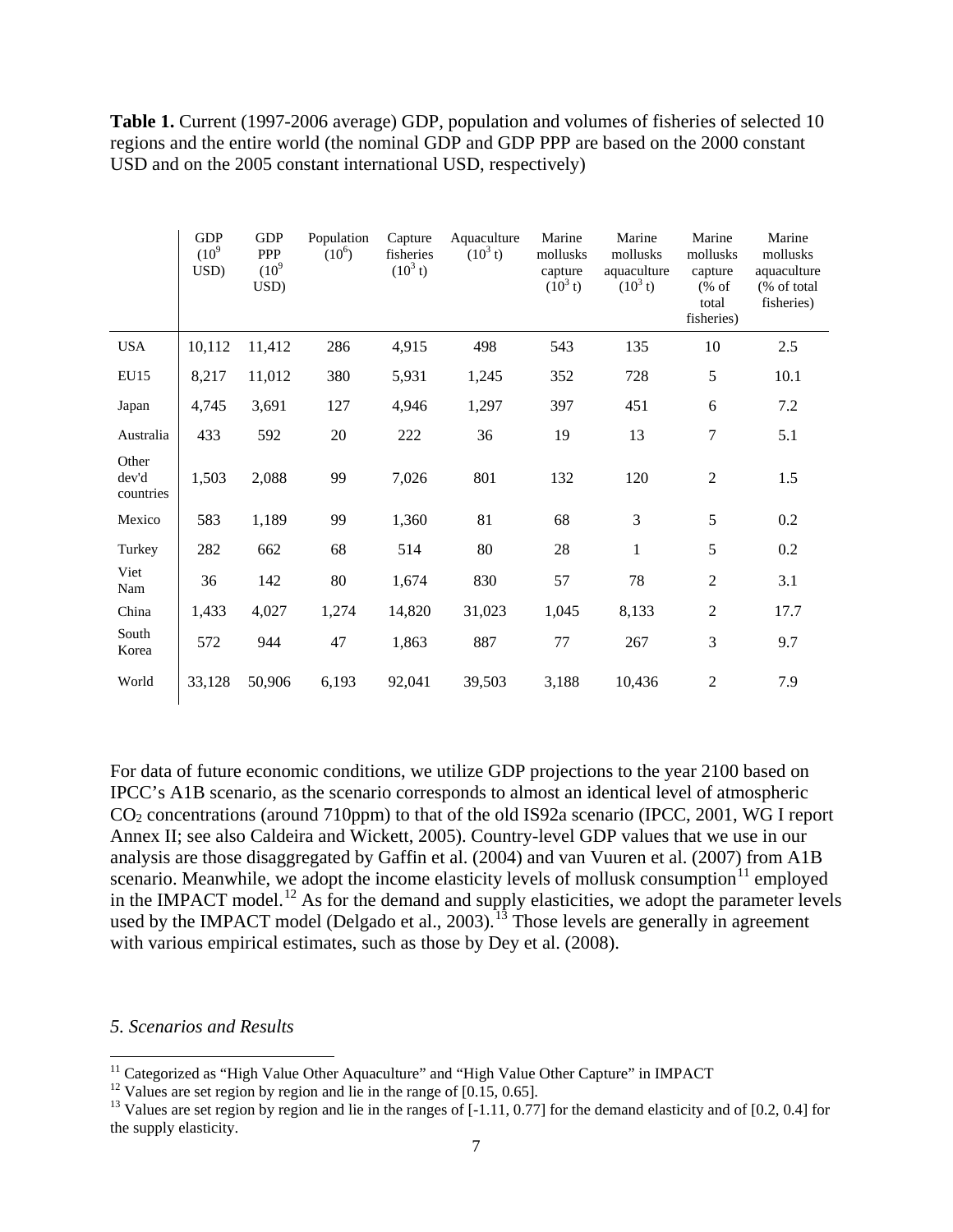We examine a number of scenarios in our analysis. As the base case, we assess the economic costs of ocean acidification when acidification exogenously affects the current level of mollusk production, which is set at the average over 1997-2006 based on the FAO data. An implicit assumption for this case is that demand of mollusks will stay constant in the future. Alternatively, we also consider a more realistic case that the demand for mollusks becomes greater because of economic development by the time when acidification becomes significant. This factor magnifies the economic damage of ocean acidification. Economic costs are assessed as the difference between the enhanced levels of production without ocean acidification and with ocean acidification. We estimate the demand increase to 2100 by multiplying GDP projections by estimated income elasticity data of mollusk consumption.

In total we use nine different scenarios in analysis. They are coded with scenario names consisting of characters (e.g., B\_T\_P). Characters signify the following:

- B: No income rise ("baseline")
- V: Income rise according to van Vuuren et al. (2007)
- G: Income rise according to Gaffin et al. (2004)
- $T:$  Aquaculture + capture ("total")
- A: Aquaculture only
- C: Capture only
- C: Effects on consumers
- P: Effects on producers

Figure 2 shows the total economic costs (i.e., producer + consumer surplus) of mollusk production loss due to ocean acidification in the ten selected regions. Estimates for other regions are found in the Appendix (this applies to all the results to be discussed in this section). The main estimates in the graph are based on the mean effect on calcification by Kroeker et al. (2010). The upper bounds of error bars correspond to their lower-bound estimate of calcification impact.

The most noticeable feature in the graph is the dominance of Chinese losses. The combined loss of aquaculture and capture without income rise (B\_T) is around 4 billion USD for China, which is far greater than the second largest figure for EU 15, which is around 500 million USD. The world total costs in the B\_T case are around 6 billion USD. The difference between China and developed economies is even magnified with the assumed income rise: for the cases with income rise (V\_T and G\_T), China, whose economy is still to grow significantly, has the loss almost one order of magnitude greater than those in other regions (note that the columns for China are scaled by 1/10 on the graph). Primarily determined by Chinese losses, the total global costs of mollusk losses with income rise are estimated to be 96 billion USD and 124 billion USD based on van Vuuren et al's projections (V\_T) and Gaffin et al.'s projections (G\_T), respectively. Meanwhile, a contrasting feature between China and USA is the balance between capture and aquaculture: dominance of aquaculture for the former and that of capture for the latter. This suggests that if China's aquaculture practices find a technical means to mitigate the impact of acidified water in the future, the Chinese losses as well as the global losses could be significantly reduced from the levels of our estimates. On the other hand, the capture-intensive US mollusk fisheries would be more likely to experience the losses of our predicted levels.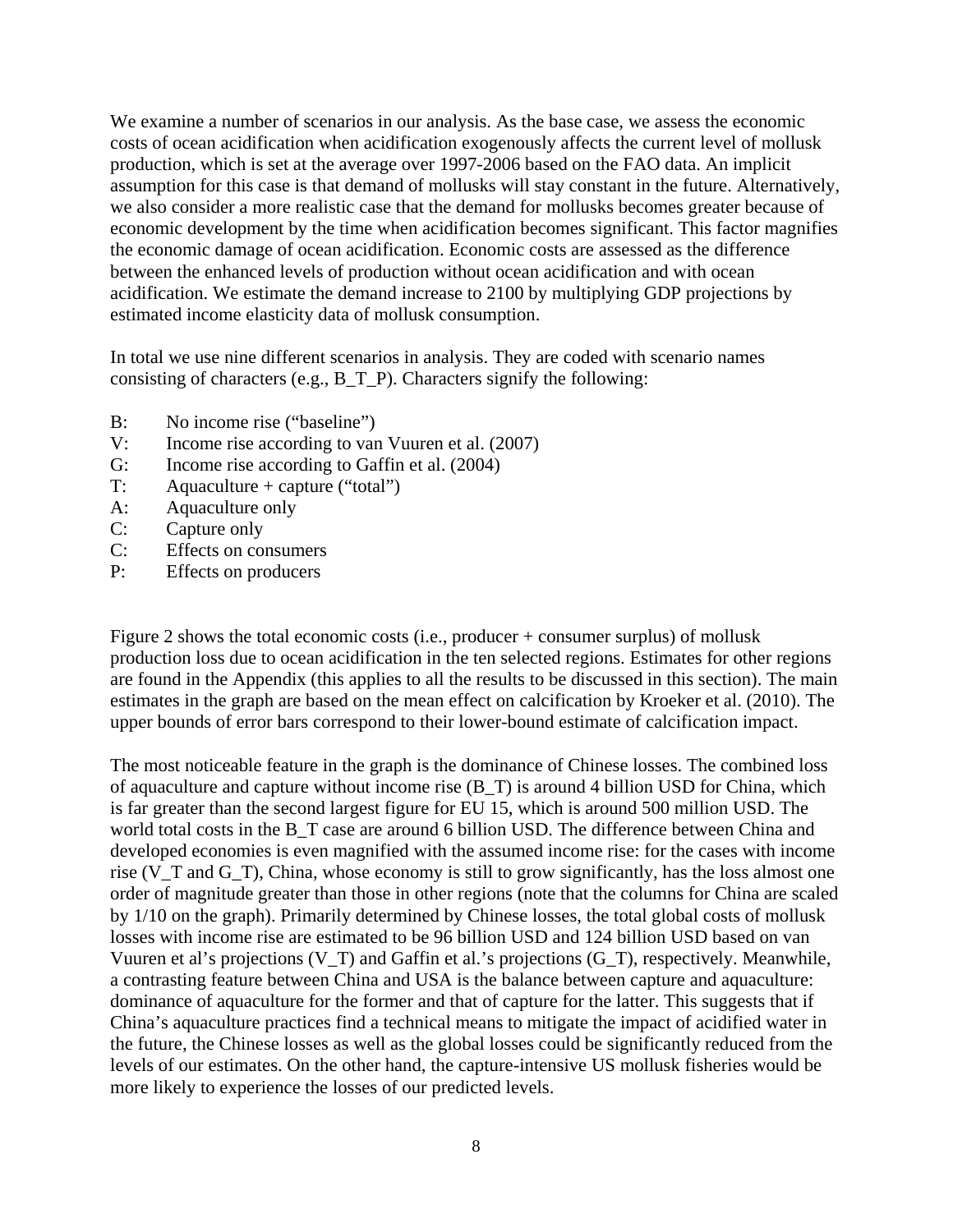Figure 3 presents the losses of consumer and producer surplus as impact of ocean acidification on mollusk production in the ten regions for the case of constant future demand of mollusks. The losses of consumer and producer surpluses show roughly even distributions for the largest producers including China, USA, and EU15, while the consumer surplus loss is significantly higher than the producer surplus loss in Japan and South Korea. This implies that the producers in the former group of regions have only limited capacity to pass the costs of acidification onto the consumers through a price increase – hence the damage for the mollusk fishery sector might be acute. An interesting feature is that the relative losses of the producers to the consumers become large in the case of stronger acidification (see the error bars). In other words, the stronger acidification is, the greater the relative burdens on the producers become.

Figure 4 is similar to Figure 3 but is based on GDP growth according to van Vuuren et al.  $(2007)$ .<sup>[14](#page-10-0)</sup> Patterns are similar to those of Figure 3 for each individual region, but relative patterns across regions differ.

**.** 

<span id="page-10-0"></span><sup>&</sup>lt;sup>14</sup> Estimates based on Gaffin et al.'s projections show basically the same features. Estimated figures are presented in the Appendix.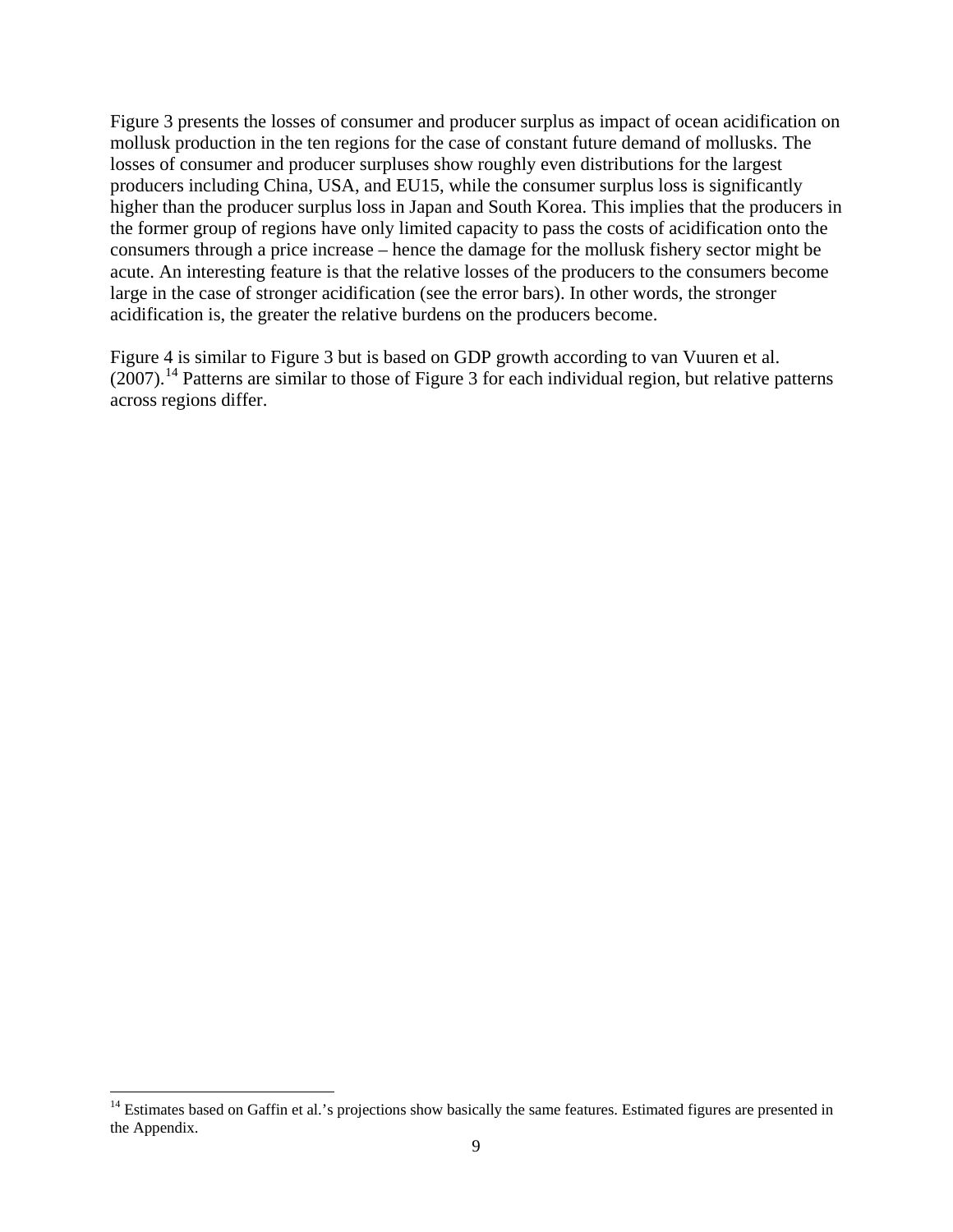

**Figure 2.** Total economic costs of mollusk production loss due to ocean acidification in 10 selected regions

#### **Note**

The main estimates are based on the mean effect on calcification by Kroeker et al. (2010), and the upper bounds of error bars correspond to their lower-bound estimate of calcification impact. Developed regions (top panel) and developing regions (bottom panel).

- B\_T: No income rise, aquaculture + capture
- B\_A: No income rise, aquaculture <br>B\_C: No income rise, capture
- B\_C: No income rise, capture V\_T: Income rise according to
- V\_T: Income rise according to van Vuuren et al. (2007), aquaculture + capture G\_T: Income rise according to Gaffin et al. (2004), aquaculture + capture
- Income rise according to Gaffin et al. (2004), aquaculture + capture
- V\_A: Income rise according to van Vuuren et al. (2007), aquaculture V\_C: Income rise according to van Vuuren et al. (2007), capture
- Income rise according to van Vuuren et al. (2007), capture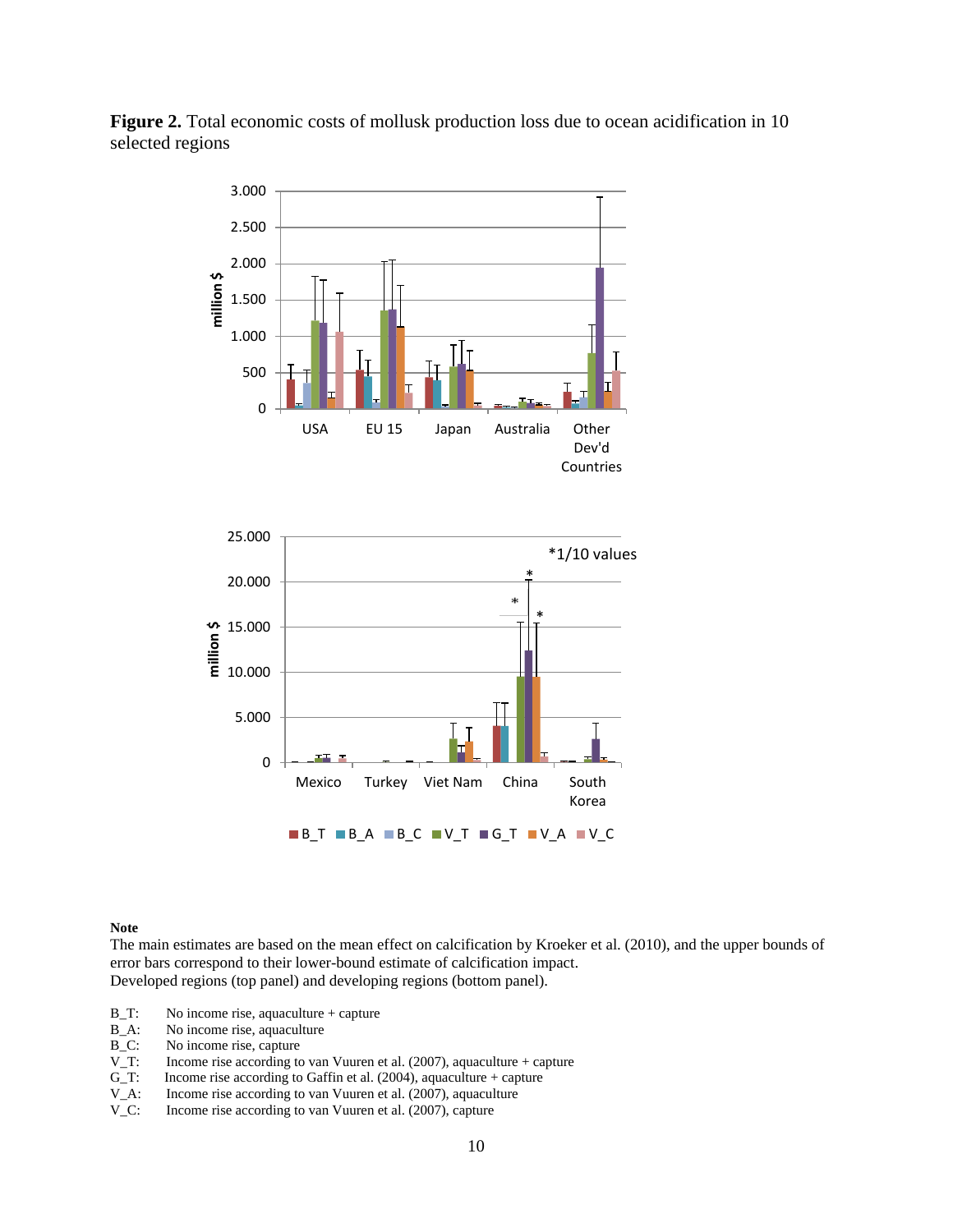**Figure 3.** Losses of consumer and producer surpluses as impact of ocean acidification on mollusk production in 10 regions, the case of constant future demand



#### **Note**

Developed regions (top panel) and developing regions (bottom panel).

- B\_T\_C: No income rise, aquaculture + capture, consumer surplus loss
- B\_T\_P: No income rise, aquaculture + capture, producer surplus loss
- B\_A\_C: No income rise, aquaculture, consumer surplus loss
- B\_A\_P: No income rise, aquaculture, producer surplus loss
- B\_C\_C: No income rise, capture, consumer surplus loss
- B\_C\_P: No income rise, capture, producer surplus loss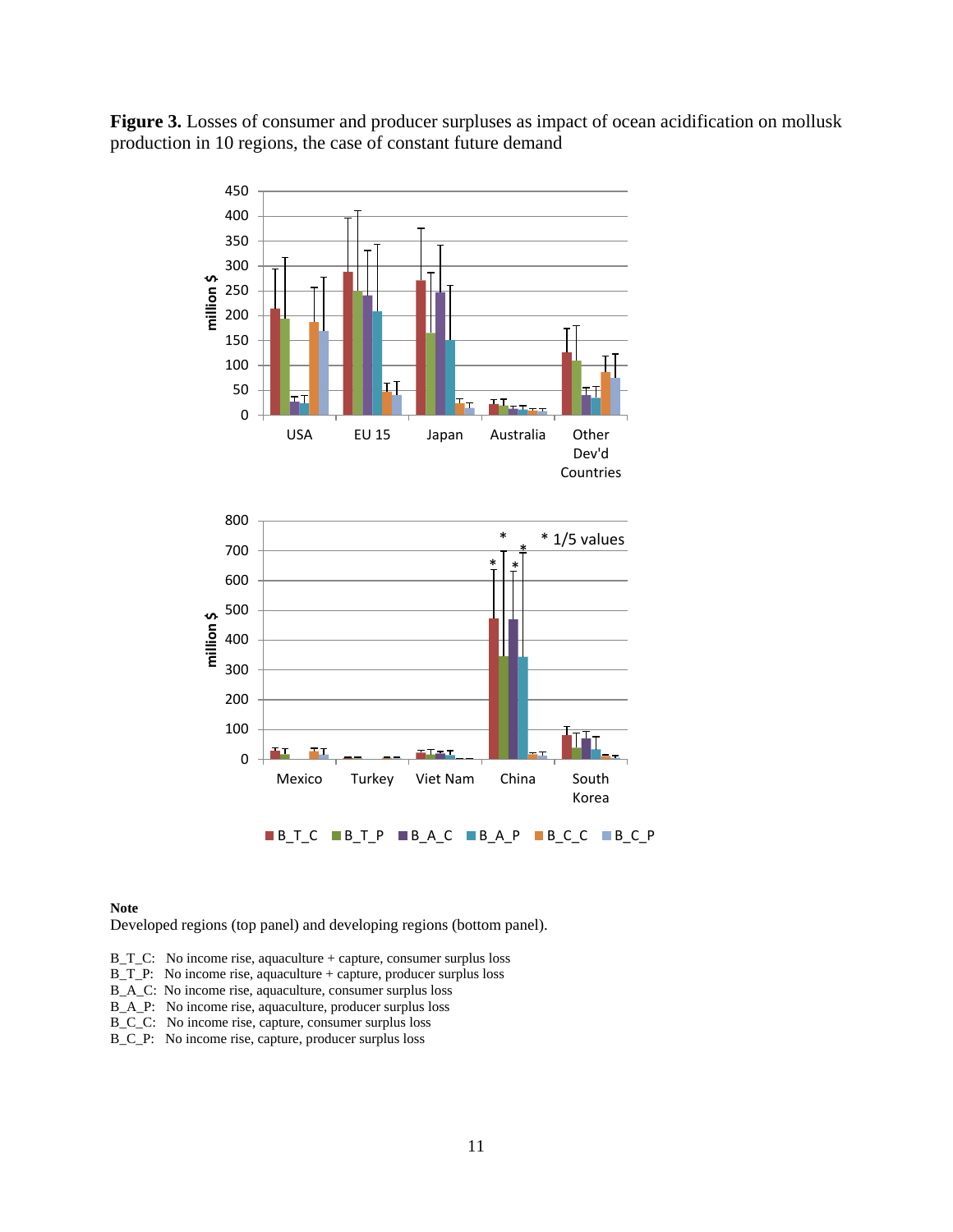



#### **Note**

Developed regions (top panel) and developing regions (bottom panel).

V\_T\_C: Income rise according to van Vuuren et al. (2007), aquaculture + capture, consumer surplus loss

V\_T\_P: Income rise according to van Vuuren et al. (2007), aquaculture + capture, producer surplus loss

V\_A\_C: Income rise according to van Vuuren et al. (2007), aquaculture, consumer surplus loss

V\_A\_P: Income rise according to van Vuuren et al. (2007), aquaculture, producer surplus loss

V C C: Income rise according to van Vuuren et al. (2007), capture, consumer surplus loss

V\_C\_P: Income rise according to van Vuuren et al. (2007), capture, producer surplus loss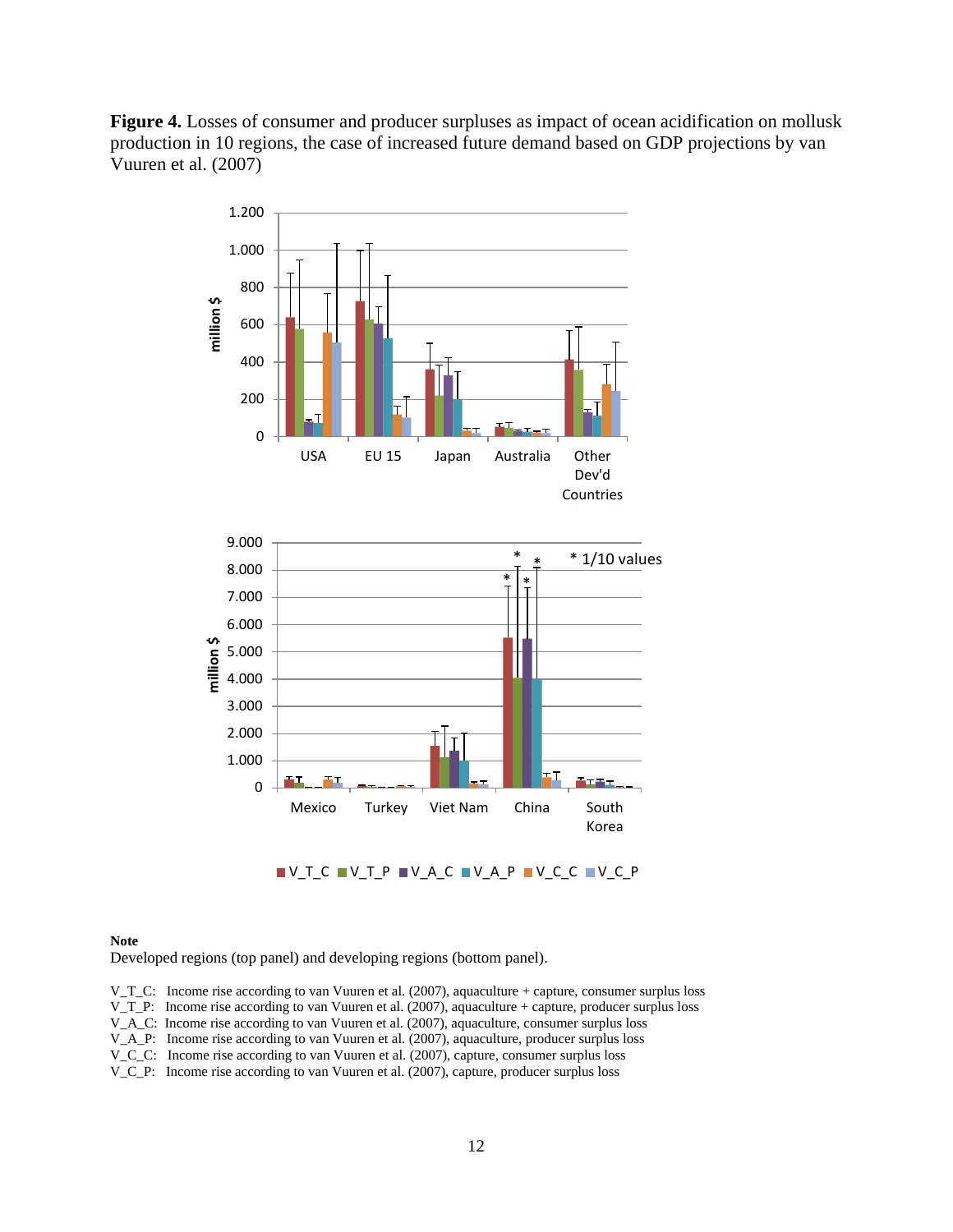#### *6. Discussion and Concluding Remarks*

Our results show that the global economic costs of mollusk loss from ocean acidification are around 6 billion USD under the assumption of a constant demand of mollusks and could in fact be well over 100 billion USD if the demand for mollusks increases with future income rise. These estimates are primarily determined by the effects on the globally dominant Chinese mollusk production and a presumed rise of demand for mollusks in today's low-income countries in accordance with their income growth. At a regional level, our estimates for the USA, which are around 400 million USD without income rise, are significantly higher than the figures suggested by Cooley and Doney (2009) in the US context, who consider 75-187 million USD of loss in the annual revenue flow in that country. One reason for this difference is the difference in the base data. They use different data sources for production (FAO or NMFS statistics) and apply a lower estimate of harvest loss (Gazeau et al., 2007). The other reason is more conceptual: our assessment takes into account the welfare losses due to price increases, which are not captured by Cooley and Doney.

Meanwhile, the estimated economic costs amount only to a very small fraction of world GDP or the total expected economic damage of climate change. The share of the mollusk loss to the world GDP in 2100 is 0.018% based on van Vuuren et al.'s GDP projections and 0.027% based on Gaffin et al.'s GDP projections. These figures correspond to 1.0% and 1.5% of the total expected damage of climate change (which corresponds to 1.8% of world GDP *excluding* the impacts of ocean acidification) based on the equation<sup>[15](#page-14-0)</sup> from Tol's (2009) meta-study on the economic impact of climate change impact combined with by the estimated increase of global surface temperature by the end of the  $21<sup>st</sup>$  century under A1B scenario (2.8°C). Estimates of the social cost of carbon would increase more that 1.8% if the effect on mollusks is included, because the ocean acidifies faster than the atmosphere warms. Nonetheless, it would be fair to argue that the recognition of negative effects of ocean acidification on mollusks would not have significant bearings on the discussions of global  $CO<sub>2</sub>$  emission policy. However, it is of course the case that the mollusk fisheries constitute only a small fraction of total fisheries, and that the total impact of ocean acidification on fisheries could be much greater than our estimates, which exclusively examine mollusks. It should be also noted that the impacts show regional differences, and that the relative regional impacts could be greater than the global figures suggest.

This analysis is a first attempt of a global assessment, and its scope is constrained by the availability of empirical base data, especially that of scientific assessment on biological impact of ocean acidification. Provided that the scientific basis becomes more solid in the coming years, however, it is possible to extend the research in the following directions. First, the analysis could be fed into a general-equilibrium model, and the impacts on trade, sectoral productions and employment could be investigated – in fact, the traded (exported) volume of marine mollusks constitutes a fraction of the world marine mollusk production (23% by volume in 2006 according to FAO, 2008), but our analysis does not take this factor into account. Second, this study could be combined with an ecosystem model, and broad impacts of ocean acidification on fisheries could be examined.

<span id="page-14-0"></span>**<sup>.</sup>** <sup>15</sup> D (%) = 2.46\*( $\Delta$ T) – 1.11\*( $\Delta$ T)<sup>2</sup>. See Figure 1 of Tol (2009).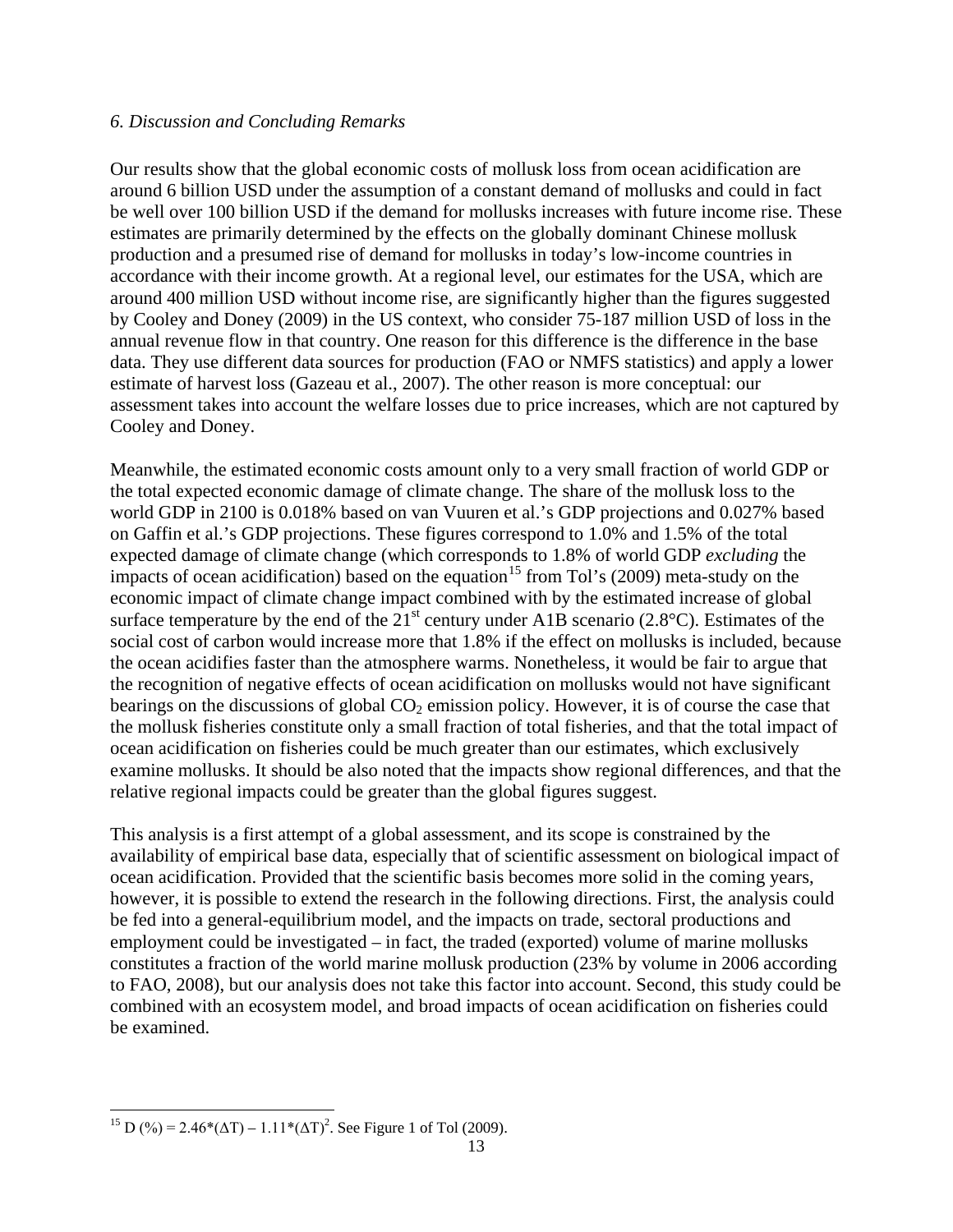## *Acknowledgments*

We are grateful to Frank Melzner for helpful comments and to Siwa Msangi for the provision of IMPACT parameterization data. Alvaro Calzadilla offered us valuable suggestions on GDP projections. We thank Hanno Heitmann, Niko Mehl and Andreas Bernetzeder for research assistance. Financial support by the German Research Foundation (the "Future Ocean" Cluster of Excellence program) is gratefully acknowledged.

## *References*

Brander, L., Rehdanz, K., Tol, R., van Beukering, P. 2009. The economic impact of ocean acidification on coral reefs. ESRI Working Paper 282, Economic and Social Research Institute, Dublin.

Burnett, L.E., 1997. The challenges of living in hypoxic and hypercapnic aquatic environments, Integrative and Comparative Biology 37: 633-640.

Caldeira, K., and M.E. Wickett, 2003. Anthropogenic carbon and ocean pH, Nature 425: 365.

Caldeira, K., and M.E. Wickett, 2005. Ocean model predictions of chemistry changes from carbon dioxide emissions to the atmosphere and ocean, Journal of Geophysical Research 110, C09S04, doi:10.1029/2004JC002671.

Collins S., and G. Bell, 2004. Phenotypic consequences of 1,000 generations of selection at elevated  $CO<sub>2</sub>$  in a green alga, Nature 431, 566-569.

Cooley, S.R., and S.C. Doney, 2009. Anticipating ocean acidification's economic consequences for commercial fisheries, Environmental Research Letters 4 (1 June 2009) 024007, doi:10.1088/1748-9326/4/2/024007

Delgado, C.L., N. Wada, M.W. Rosegrant, S. Meijer, and M. Ahmed, 2003. Fish to 2020: Supply and Demand in Changing Global Markets, Washington D.C. and Penang, Malaysia: International Food Policy Research Institute and WorldFish Center

Dey, M.M. et al. 2008. Strategies and options for increasing and sustaining fisheries and aquaculture production to benefit poorer households in Asia. WorldFish Center Studies and Reviews No. 1823. The WorldFish Center, Penang, Malaysia.

Doney, S.C., V.J. Fabry, R.A. Feely, and J.A. Kleypas, 2009. Ocean acidification: The other CO<sub>2</sub> problem, Annual Review of Marine Science 1: 169-192.

FAO, 2008. FAO Yearbook 2006: Fishery and Aquaculture Statistics, Rome: FAO.

Feely, R.A., C.L. Sabine, J.M. Hernandez-Ayon, D. Ianson, and B. Hales, 2008. Evidence for upwelling of corrosive "acidified" water onto the continental shelf, Science 320: 1490-1492.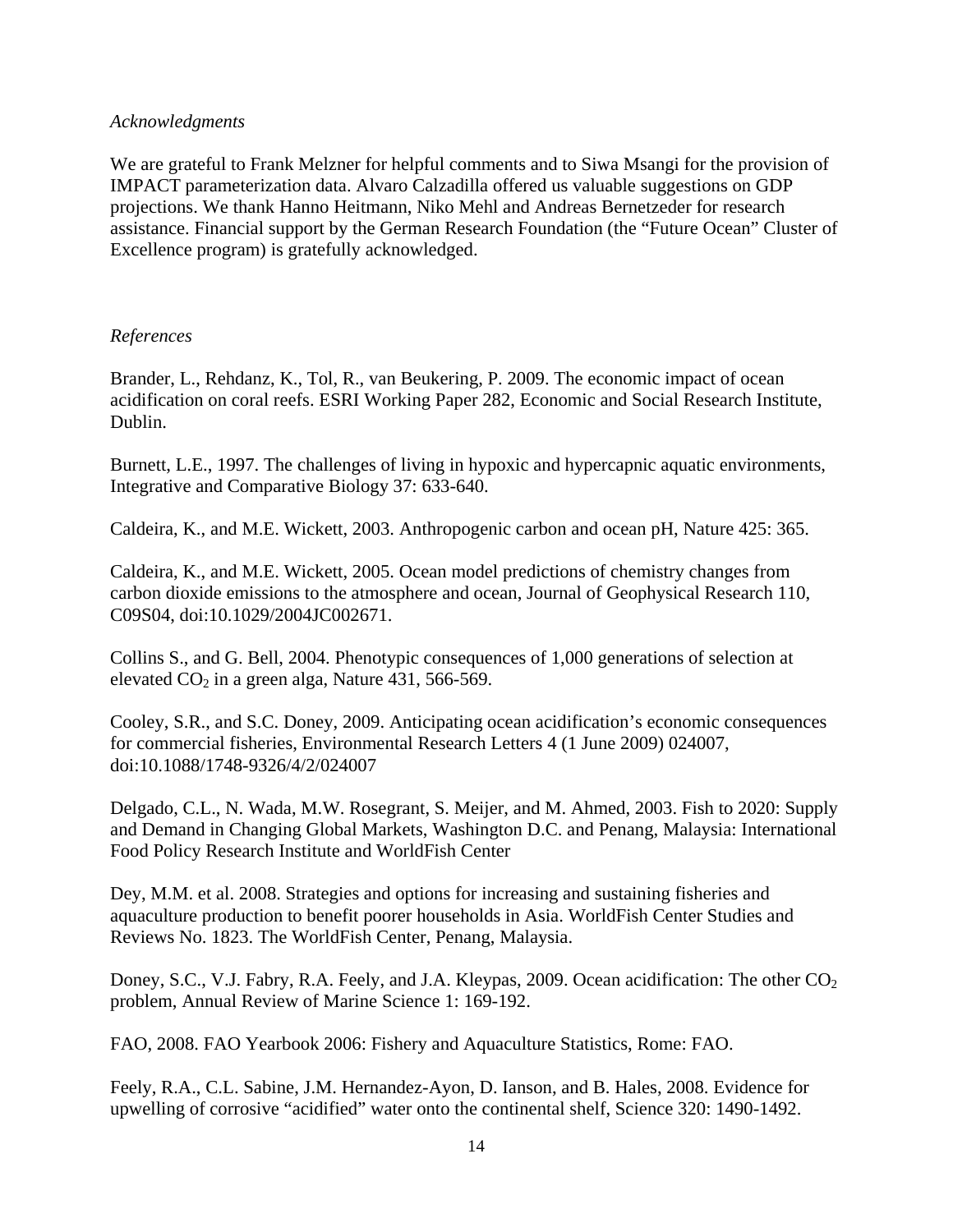Gaffin, S., C. Rosenzweig, X. Xing, and G. Yetman, 2004. Downscaling and geo-spatial gridding of socio-economic projections from the IPCC Special Report on Emissions Scenarios (SRES), Global Environmental Change 14(2): 105-123.

Gazeau, F., C. Quiblier, J.M. Jansen, J.-P. Gattuso, J.J. Middelburg, and C.H.R. Heip, 2007. Impact of elevated  $CO<sub>2</sub>$  on shellfish calcification, Geophysical Research Letters 34, L07603, doi:10.1029/2006GL028554.

Hendriks, I.E., C.M. Duarte, and M. Álvarez, 2010. Vulnerability of marine biodiversity to ocean acidification: A meta-analysis, Estuarine, Coastal and Shelf Science 86(2): 157-164.

IPCC, 2001. IPCC Third Assessment Report.

Kroeker, K.J., R.L. Kordas, R.N. Crim, and G.G. Singh, 2010. Meta-analysis reveals negative yet variable effects of ocean acidification on marine organisms, Ecology Letters 13 (11): 1419–1434.

Lischka, S., J. Büdenbender, T. Boxhammer, and U. Riebesell, 2011. Impact of ocean acidification and elevated temperatures on early juveniles of the polar shelled pteropod *Limacina helicina*: mortality, shell degradation, and shell growth, Biogeosciences 8: 919-932.

Michaelidis, B., C. Ouzounis, A. Paleras, and H. O. Pörtner, 2005. Effects of long-term moderate hypercapnia on acid-base balance and growth rate in marine mussels *Mytilus galloprovincialis*, Marine Ecology Progress Series 293: 109–118.

Nordhaus, W., 2008. A Question of Balance: Weighing the Options on Global Warming Policies, New Haven, CT: Yale University Press.

Orr, J.C., et al., 2005. Anthropogenic ocean acidification over the twenty-first century and its impact on calcifying organisms, Nature 437: 681-685.

Pillay, T.V.R., and M.N. Kutty, 2005. Aquaculture: Principles and Practices (2<sup>nd</sup> ed.), Oxford: Blackwell Publishing.

Ries, J. B., A.L. Cohen, and D.C. McCorkle, 2009. Marine calcifiers exhibit mixed responses to CO2-induced ocean acidification, Geology 37: 1131–1134.

Sabine, C.L., et al., 2004. The oceanic sink for anthropogenic  $CO_2$ , Science 305 (5682): 367-371.

Stern, N., 2006. The Economics of Climate Change: The Stern Review, Cambridge: Cambridge University Press.

Thomsen, J., M.A. Gutowska, J. Saphörster, A. Heinemann, J. Fietzke, C. Hiebenthal, A. Eisenhauer, A. Körtzinger, M. Wahl, and F. Melzner, 2010. Calcifying invertebrates succeed in a naturally  $CO<sub>2</sub>$  enriched coastal habitat but are threatened by high levels of future acidification, Biogeosciences 7: 3879-3891.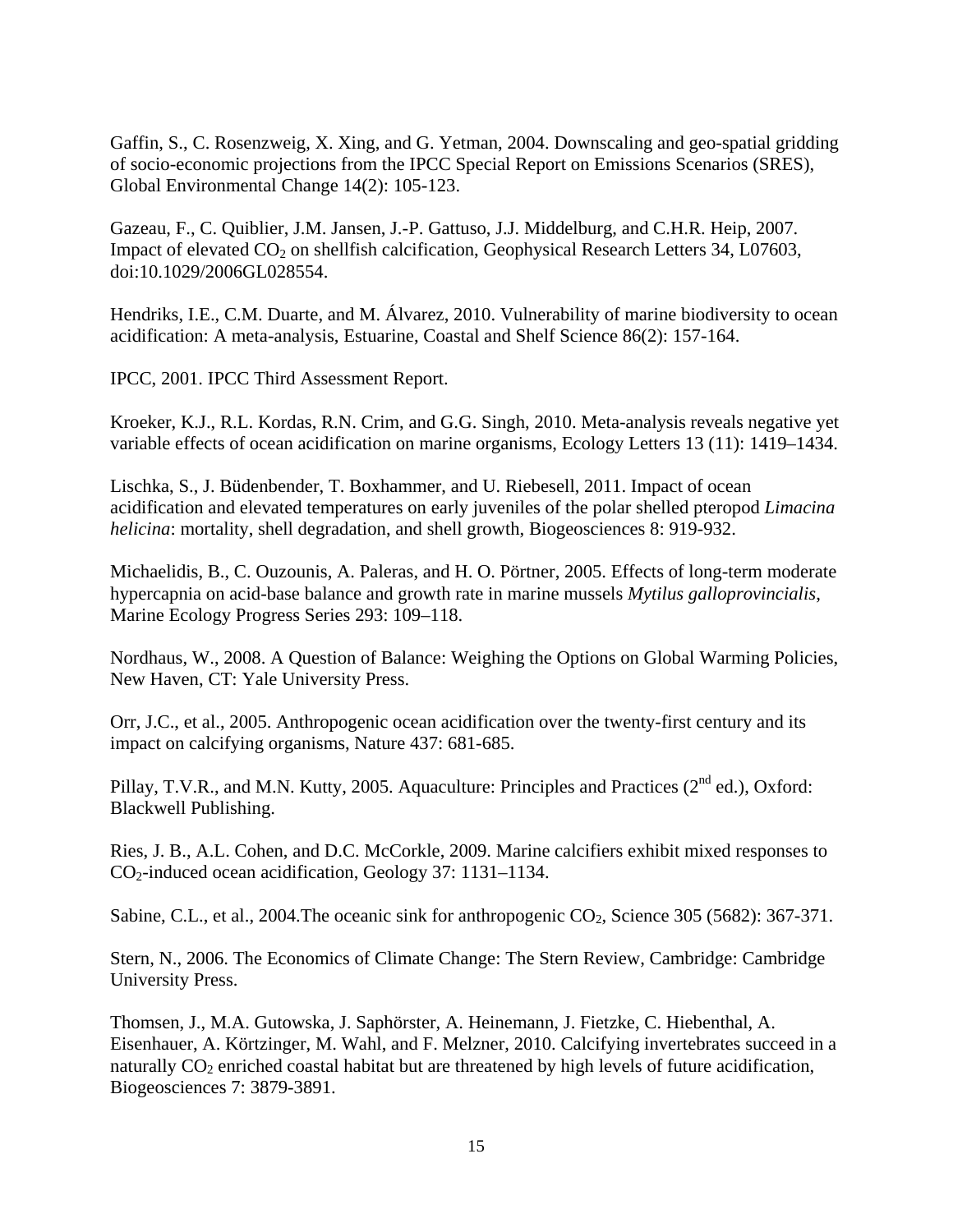Tol, R.S.J., 2002. Estimates of the damage costs of climate change, part 1: Benchmark estimates, Environmental and Resource Economics 21(2): 47-73.

Tol, R.S.J., 2009. The economic effects of climate change, Journal of Economic Perspectives 23(2): 29-51.

Tunnicliffe, V., K.T.A. Davies, D.A. Butterfield, R.W. Embley, J.M. Rose, and W. W. Chadwick Jr, 2009. Survival of mussels in extremely acidic waters on a submarine volcano, Nature Geoscience, 2: 344–348.

Van Vuuren, D.P., P.L. Lucas, and H. Hilderink, 2007. Downscaling drivers of global environmental change: Enabling use of global SRES scenarios at the national and grid levels, Global Environmental Change 17: 114-130.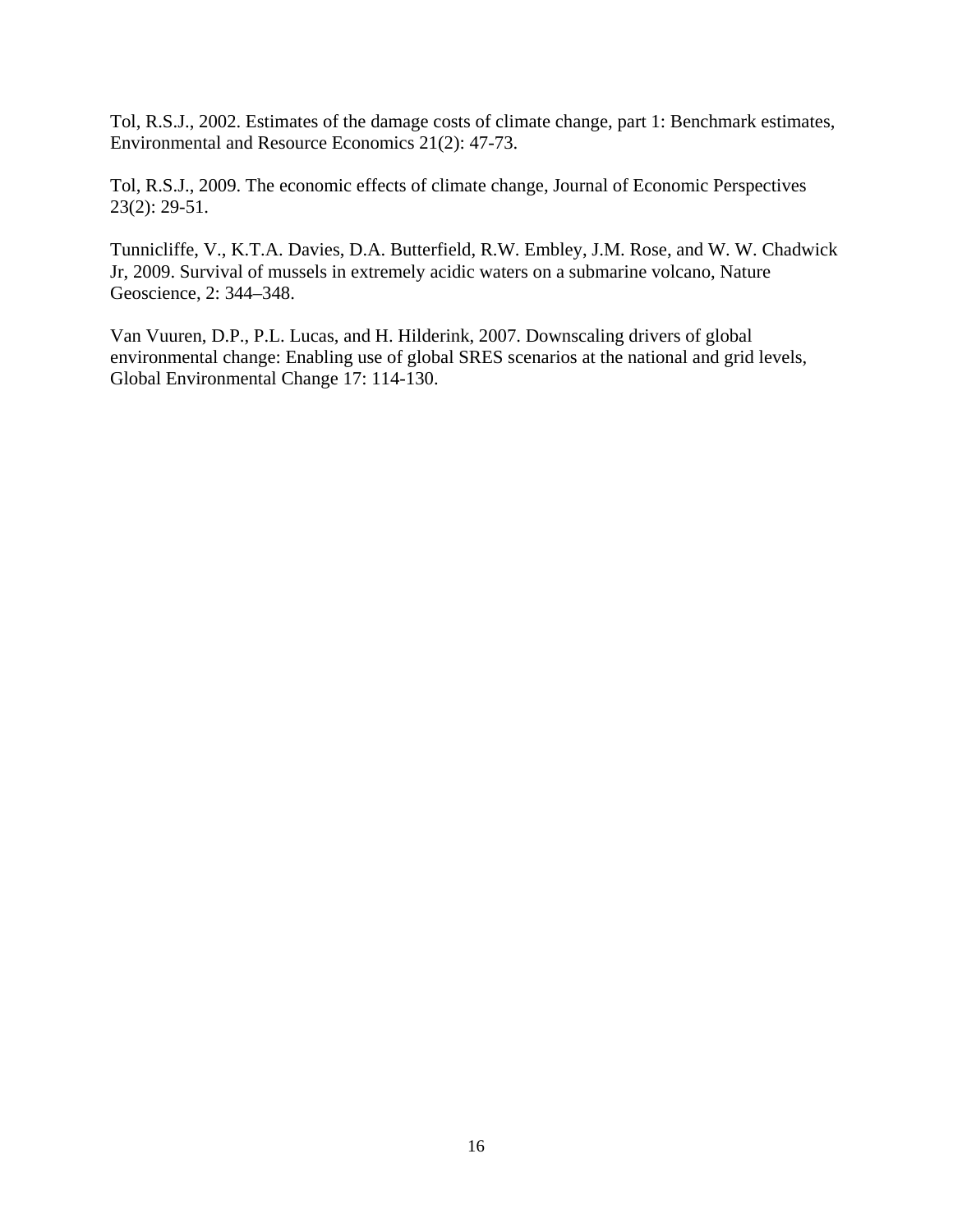**Appendix.** Estimated economic costs of reduced mollusk production due to ocean acidification (losses in consumer surplus and producer surplus and the total net loss)

(a) Estimates based on the mean effect size on calcification

## (unit: million USD)

|                                   | No income rise                                     |                                                    |                                          |                                                    | Van Vuuren GDP 2100                                |                                   | Gaffin GDP 2100                                    |                                                    |                                       |
|-----------------------------------|----------------------------------------------------|----------------------------------------------------|------------------------------------------|----------------------------------------------------|----------------------------------------------------|-----------------------------------|----------------------------------------------------|----------------------------------------------------|---------------------------------------|
| Region                            | $-\Delta$ [Cons.<br>Surplus]<br>$(A+B)$<br>$B_T_C$ | $-\Delta$ [Prod.<br>Surplus]<br>$(C-A)$<br>$B_T_P$ | Total<br>net loss<br>$(B+C)$<br>$B_{-}T$ | $-\Delta$ [Cons.<br>Surplus]<br>$(A+B)$<br>$V_T_C$ | $-\Delta$ [Prod.<br>Surplus]<br>$(C-A)$<br>$V_T_P$ | Total net<br>$loss(B+C)$<br>$V_T$ | $-\Delta$ [Cons.<br>Surplus]<br>$(A+B)$<br>$G_T_C$ | $-\Delta$ [Prod.<br>Surplus]<br>$(C-A)$<br>$G_T_P$ | Total net<br>loss<br>$(B+C)$<br>$G_T$ |
| World                             | 3,658                                              | 2,698                                              | 6,356                                    | 64,100                                             | 46,830                                             | 110,930                           | 81,536                                             | 59,354                                             | 140,890                               |
| <b>USA</b>                        | 214                                                | 194                                                | 408                                      | 640                                                | 579                                                | 1,219                             | 624                                                | 564                                                | 1,188                                 |
| <b>EU 15</b>                      | 288                                                | 250                                                | 538                                      | 727                                                | 630                                                | 1,357                             | 735                                                | 637                                                | 1,372                                 |
| Japan                             | 271                                                | 165                                                | 437                                      | 362                                                | 221                                                | 583                               | 386                                                | 236                                                | 622                                   |
| Australia                         | 23                                                 | 20                                                 | 43                                       | 53                                                 | 46                                                 | 99                                | 45                                                 | 39                                                 | 85                                    |
| Other Dev'd<br>Countries          | 127                                                | 110                                                | 237                                      | 414                                                | 358                                                | 772                               | 1,044                                              | 904                                                | 1,948                                 |
| East. Europe                      | 3                                                  | $\overline{2}$                                     | 5                                        | 32                                                 | 19                                                 | 52                                | 45                                                 | 27                                                 | 73                                    |
| Central Asia                      | NA                                                 | <b>NA</b>                                          | NA                                       | NA                                                 | NA                                                 | <b>NA</b>                         | <b>NA</b>                                          | NA                                                 | NA                                    |
| <b>Rest Former</b><br><b>USSR</b> | 16                                                 | 12                                                 | 28                                       | 315                                                | 231                                                | 546                               | 304                                                | 223                                                | 527                                   |
| Mexico                            | 29                                                 | 17                                                 | 46                                       | 318                                                | 193                                                | 511                               | 350                                                | 212                                                | 562                                   |
| <b>Brazil</b>                     | 5                                                  | $\overline{3}$                                     | 8                                        | 46                                                 | 28                                                 | 74                                | 60                                                 | 36                                                 | 96                                    |
| Argentina                         | 34                                                 | 21                                                 | 55                                       | 254                                                | 154                                                | 408                               | 415                                                | 251                                                | 665                                   |
| Colombia                          | $\overline{0}$                                     | $\overline{0}$                                     | $\overline{0}$                           | $\overline{3}$                                     | $\overline{2}$                                     | 5                                 | $\overline{2}$                                     | $\mathbf{1}$                                       | 3                                     |
| Other Latin Am.                   | 116                                                | 70                                                 | 186                                      | 2,066                                              | 1,250                                              | 3,317                             | 1,311                                              | 793                                                | 2,103                                 |
| Nigeria                           | $\overline{NA}$                                    | $\overline{NA}$                                    | NA                                       | $\overline{NA}$                                    | $\overline{NA}$                                    | $\overline{NA}$                   | $\overline{NA}$                                    | $\overline{NA}$                                    | NA                                    |
| Northern Sub-<br>Saharan Africa   | $\mathbf{1}$                                       | $\mathbf{1}$                                       | $\mathbf{1}$                             | 151                                                | 130                                                | 281                               | 35                                                 | 30                                                 | 65                                    |
| Central &<br>Western SS Afr.      | $\overline{3}$                                     | $\overline{c}$                                     | 5                                        | 215                                                | 185                                                | 400                               | 198                                                | 170                                                | 368                                   |
| Southern SS<br>Africa             | $\mathbf{0}$                                       | $\boldsymbol{0}$                                   | $\overline{0}$                           | $\overline{4}$                                     | $\overline{4}$                                     | 8                                 | $\overline{2}$                                     | $\overline{2}$                                     | $\overline{4}$                        |
| Eastern SS<br>Africa              | <b>NA</b>                                          | <b>NA</b>                                          | <b>NA</b>                                | <b>NA</b>                                          | <b>NA</b>                                          | <b>NA</b>                         | <b>NA</b>                                          | <b>NA</b>                                          | <b>NA</b>                             |
| Egypt                             | $\overline{0}$                                     | $\mathbf{0}$                                       | $\overline{0}$                           | 11                                                 | $\tau$                                             | 18                                | $\overline{4}$                                     | 3                                                  | $\tau$                                |
| Turkey                            | 6                                                  | $\overline{3}$                                     | 9                                        | 74                                                 | 45                                                 | 118                               | 17                                                 | 10                                                 | 28                                    |
| Other W. Asia<br>N. Africa        | $\mathbf{1}$                                       | 1                                                  | 3                                        | 62                                                 | 54                                                 | 116                               | 40                                                 | 34                                                 | 74                                    |
| India                             | $\mathbf 1$                                        | $\boldsymbol{0}$                                   | $\mathbf{1}$                             | 30                                                 | 22                                                 | 51                                | 19                                                 | 14                                                 | 33                                    |
| Pakistan                          | $\rm NA$                                           | NA                                                 | NA                                       | NA                                                 | NA                                                 | NA                                | $\rm NA$                                           | NA                                                 | NA                                    |
| Bangladesh                        | NA                                                 | NA                                                 | NA                                       | NA                                                 | NA                                                 | NA                                | NA                                                 | NA                                                 | NA                                    |
| Other S. Asia                     | $\overline{0}$                                     | $\boldsymbol{0}$                                   | $\overline{0}$                           | $\mathbf{1}$                                       | $\mathbf{1}$                                       | $\overline{2}$                    | $\overline{0}$                                     | $\overline{0}$                                     | $\overline{0}$                        |
| Indonesia                         | 11                                                 | $\,8\,$                                            | 18                                       | 311                                                | 228                                                | 539                               | 358                                                | 262                                                | 620                                   |
| Thailand                          | 15                                                 | 11                                                 | 25                                       | 185                                                | 136                                                | 321                               | 495                                                | 363                                                | 858                                   |
| Malaysia                          | 10                                                 | $\tau$                                             | 17                                       | 152                                                | $111\,$                                            | 263                               | 331                                                | 242                                                | 573                                   |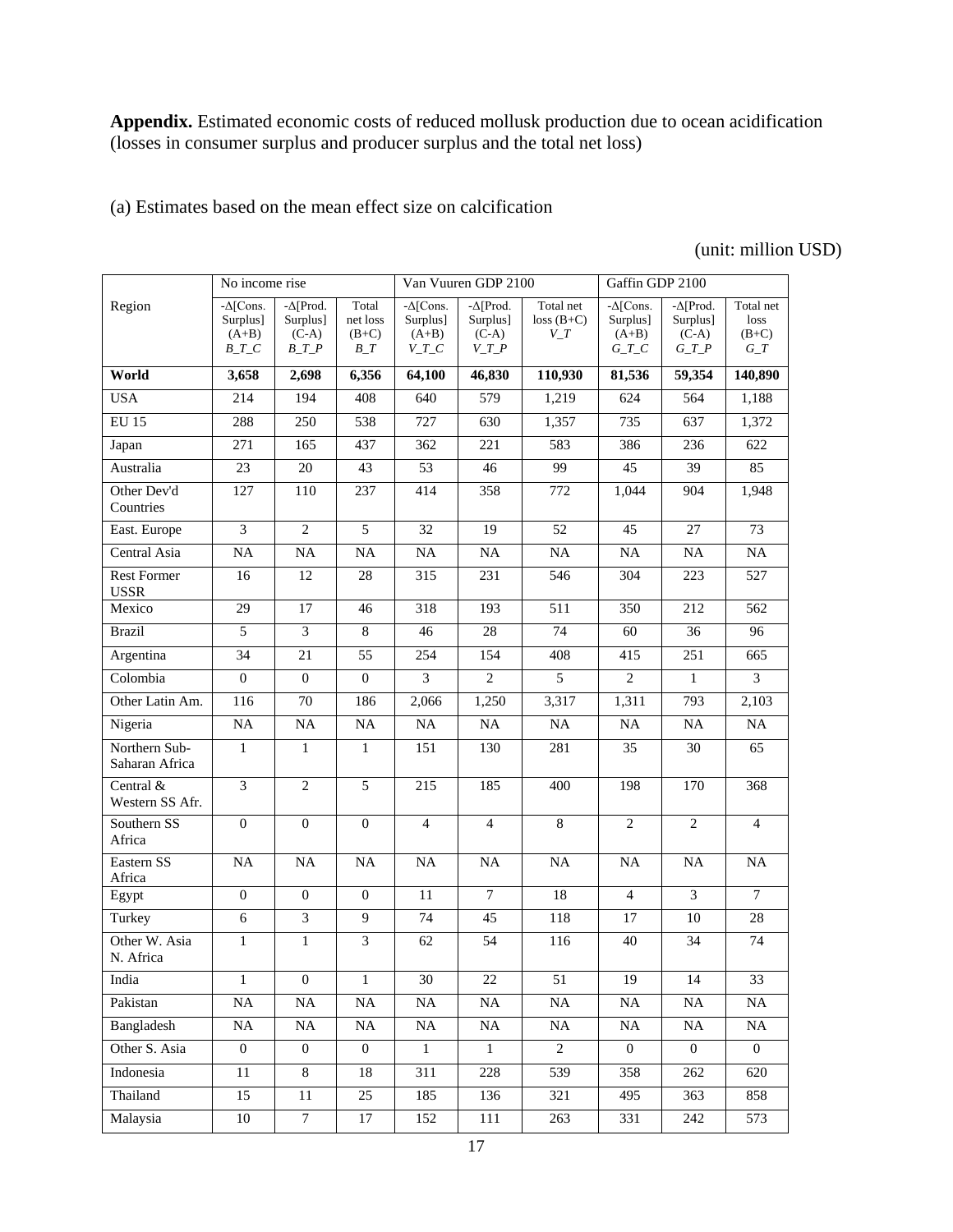| Philippines                         |       |          | 3              | 57     | 42     | 99     | 50     | 36     | 86      |
|-------------------------------------|-------|----------|----------------|--------|--------|--------|--------|--------|---------|
| Viet Nam                            | 22    | 16       | 39             | 1,545  | 1,132  | 2,677  | 667    | 489    | 1,156   |
| Myanmar                             |       | $\theta$ |                | 28     | 20     | 48     | 22     | 16     | 38      |
| Other SE Asia                       |       |          |                | 9      | 7      | 16     | 24     | 17     | 41      |
| China                               | 2,367 | 1,735    | 4,102          | 55,219 | 40,470 | 95,689 | 71,806 | 52,626 | 124,432 |
| South Korea                         | 82    | 39       | 120            | 273    | 130    | 403    | 1,794  | 855    | 2,649   |
| Other E. Asia                       | 11    | 8        | 19             | 548    | 401    | 949    | 326    | 239    | 564     |
| <b>ROW</b>                          |       |          | $\mathfrak{D}$ | 17     | 12     | 29     | 31     | 23     | 54      |
| Other Small<br><b>Island States</b> |       | $\Omega$ |                | 5      | 4      | 9      | 20     | 15     | 35      |

(b) Estimates based on the mean effect size on calcification, aquaculture only

(unit: million USD)

|                                   | No income rise                                     |                                                     |                                       |                                                   | Van Vuuren GDP 2100                                |                                       | Gaffin GDP 2100                                    |                                                   |                                       |
|-----------------------------------|----------------------------------------------------|-----------------------------------------------------|---------------------------------------|---------------------------------------------------|----------------------------------------------------|---------------------------------------|----------------------------------------------------|---------------------------------------------------|---------------------------------------|
| Region                            | $-\Delta$ [Cons.<br>Surplus]<br>$(A+B)$<br>$B_A_C$ | $-\Delta[Prod.$<br>Surplus]<br>$(C-A)$<br>$B\_A\_P$ | Total net<br>loss<br>$(B+C)$<br>$B_A$ | $-\Delta$ Cons.<br>Surplus]<br>$(A+B)$<br>$V_A_C$ | $-\Delta$ [Prod.<br>Surplus]<br>$(C-A)$<br>$V_A_P$ | Total net<br>loss<br>$(B+C)$<br>$V_A$ | $-\Delta$ [Cons.<br>Surplus]<br>$(A+B)$<br>$G_A_C$ | $-\Delta[Prod]$<br>Surplus]<br>$(C-A)$<br>$G_A P$ | Total net<br>loss<br>$(B+C)$<br>$G_A$ |
| World                             | 3,109                                              | 2,266                                               | 5,375                                 | 59,678                                            | 43,602                                             | 103,280                               | 76,614                                             | 55,756                                            | 132,369                               |
| <b>USA</b>                        | 27                                                 | 24                                                  | 51                                    | 81                                                | 73                                                 | 153                                   | 79                                                 | 71                                                | 150                                   |
| <b>EU 15</b>                      | 241                                                | 209                                                 | 450                                   | 608                                               | 526                                                | 1,134                                 | 615                                                | 532                                               | 1,147                                 |
| Japan                             | 247                                                | 151                                                 | 398                                   | 330                                               | 201                                                | 531                                   | 352                                                | 215                                               | 567                                   |
| Australia                         | 13                                                 | 12                                                  | 25                                    | 31                                                | 27                                                 | 58                                    | 27                                                 | 23                                                | 50                                    |
| Other Dev'd<br>Countries          | 40                                                 | 35                                                  | 75                                    | 132                                               | 114                                                | 245                                   | 332                                                | 287                                               | 619                                   |
| East. Europe                      | $\mathbf{1}$                                       | $\overline{0}$                                      | $\mathbf{1}$                          | $\overline{8}$                                    | 5                                                  | 13                                    | 12                                                 | $\tau$                                            | 19                                    |
| Central Asia                      | NA                                                 | <b>NA</b>                                           | <b>NA</b>                             | <b>NA</b>                                         | NA                                                 | NA                                    | <b>NA</b>                                          | NA                                                | NA                                    |
| <b>Rest Former</b><br><b>USSR</b> | $\mathbf{0}$                                       | $\Omega$                                            | $\Omega$                              | $\overline{4}$                                    | $\overline{3}$                                     | $\overline{7}$                        | $\overline{4}$                                     | $\overline{3}$                                    | $\tau$                                |
| Mexico                            | $\mathbf{1}$                                       | $\mathbf{1}$                                        | $\mathbf{1}$                          | 10                                                | 6                                                  | 16                                    | 11                                                 | $\tau$                                            | 17                                    |
| <b>Brazil</b>                     | $\overline{\mathbf{3}}$                            | $\overline{2}$                                      | $\overline{4}$                        | 26                                                | 16                                                 | 41                                    | 33                                                 | 20                                                | 53                                    |
| Argentina                         | $\boldsymbol{0}$                                   | $\Omega$                                            | $\Omega$                              | $\Omega$                                          | $\Omega$                                           | $\Omega$                              | $\theta$                                           | $\Omega$                                          | $\mathbf{1}$                          |
| Colombia                          | NA                                                 | NA                                                  | $\overline{NA}$                       | NA                                                | NA                                                 | NA                                    | $\overline{NA}$                                    | NA                                                | $\overline{NA}$                       |
| Other Latin Am.                   | 65                                                 | 39                                                  | 104                                   | 1,153                                             | 698                                                | 1,851                                 | 731                                                | 442                                               | 1,174                                 |
| Nigeria                           | NA                                                 | NA                                                  | <b>NA</b>                             | NA                                                | <b>NA</b>                                          | <b>NA</b>                             | <b>NA</b>                                          | <b>NA</b>                                         | <b>NA</b>                             |
| Northern Sub-<br>Saharan Africa   | NA                                                 | NA                                                  | NA                                    | NA                                                | NA                                                 | NA                                    | <b>NA</b>                                          | NA                                                | NA                                    |
| Central &<br>Western SS Afr.      | $\mathbf{0}$                                       | $\overline{0}$                                      | $\overline{0}$                        | 2                                                 | $\mathbf{1}$                                       | 3                                     | 2                                                  | $\mathbf{1}$                                      | $\overline{3}$                        |
| Southern SS<br>Africa             | $\mathbf{0}$                                       | $\Omega$                                            | $\overline{0}$                        | $\overline{3}$                                    | $\mathfrak{Z}$                                     | $\overline{5}$                        | $\mathbf{1}$                                       | $\mathbf{1}$                                      | $\overline{3}$                        |
| Eastern SS<br>Africa              | NA                                                 | NA                                                  | NA                                    | NA                                                | NA                                                 | NA                                    | NA                                                 | NA                                                | NA                                    |
| Egypt                             | $\overline{NA}$                                    | NA                                                  | NA                                    | NA                                                | NA                                                 | NA                                    | NA                                                 | NA                                                | NA                                    |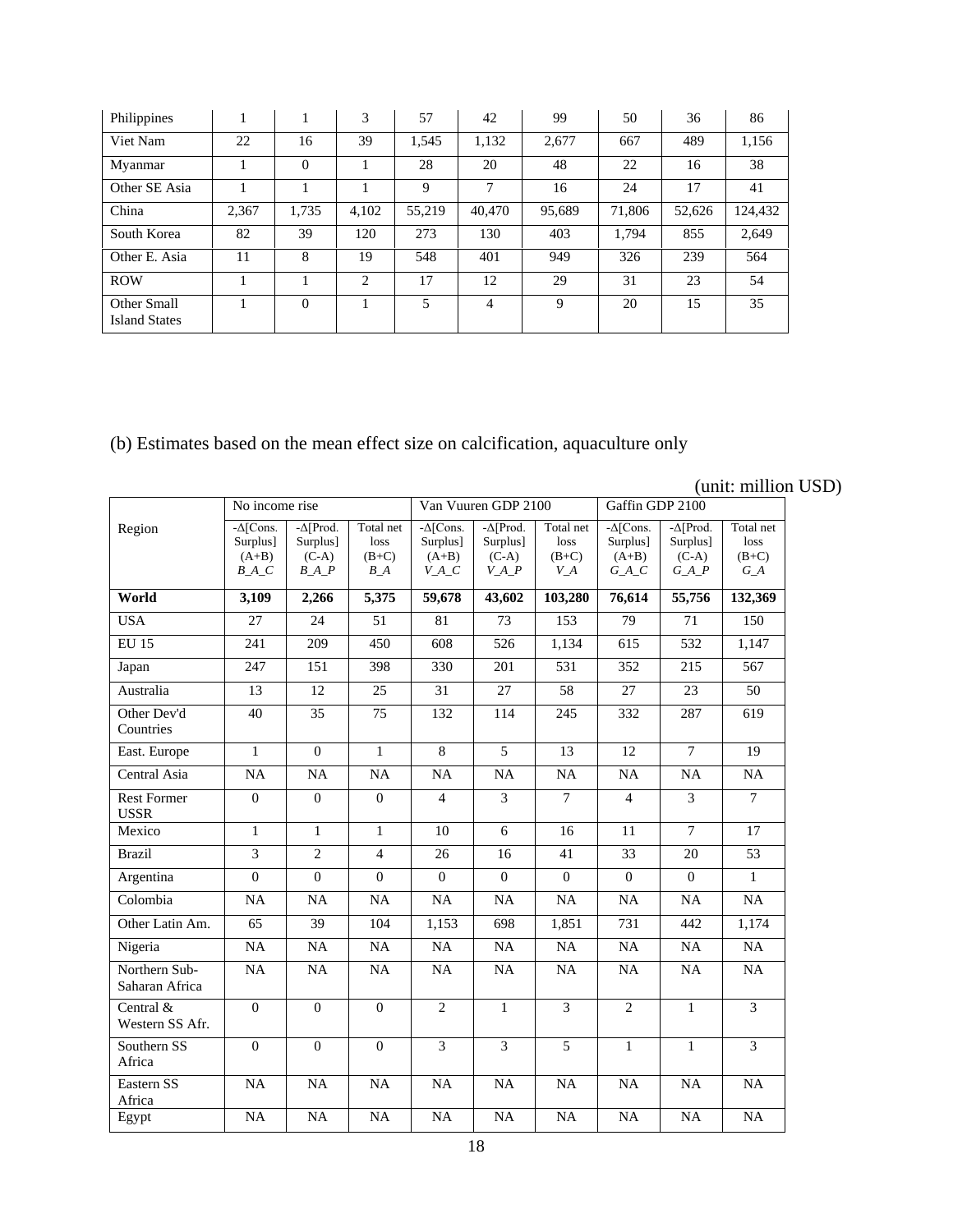| Turkey                              | 1         | $\Omega$       | $\mathbf{1}$ | 7            | $\overline{4}$ | 11             | 2              | 1              | 3              |
|-------------------------------------|-----------|----------------|--------------|--------------|----------------|----------------|----------------|----------------|----------------|
| Other W. Asia<br>N. Africa          | $\Omega$  | $\Omega$       | $\Omega$     | 8            | 7              | 15             | 5              | $\overline{4}$ | 10             |
| India                               | $\Omega$  | $\Omega$       | $\mathbf{1}$ | 22           | 16             | 39             | 14             | 11             | 25             |
| Pakistan                            | NA        | NA             | NA           | NA           | <b>NA</b>      | NA             | NA             | NA             | NA             |
| Bangladesh                          | NA        | <b>NA</b>      | NA           | <b>NA</b>    | NA             | NA             | <b>NA</b>      | NA             | NA             |
| Other S. Asia                       | <b>NA</b> | NA.            | NA           | <b>NA</b>    | <b>NA</b>      | <b>NA</b>      | <b>NA</b>      | NA.            | <b>NA</b>      |
| Indonesia                           | $\Omega$  | $\Omega$       | $\Omega$     | 1            | 1              | $\overline{2}$ | $\mathbf{1}$   | 1              | 2              |
| Thailand                            | 12        | 9              | 21           | 158          | 116            | 273            | 422            | 309            | 730            |
| Malaysia                            | 5         | $\overline{4}$ | 9            | 80           | 59             | 139            | 175            | 128            | 304            |
| Philippines                         | 1         | $\mathbf{1}$   | 2            | 44           | 32             | 76             | 38             | 28             | 66             |
| Viet Nam                            | 20        | 15             | 34           | 1,373        | 1,006          | 2,379          | 593            | 434            | 1,027          |
| Myanmar                             | <b>NA</b> | NA.            | NA           | NA.          | NA             | NA.            | <b>NA</b>      | <b>NA</b>      | NA.            |
| Other SE Asia                       | $\Omega$  | $\Omega$       | 1            | 5            | 4              | 9              | 13             | 9              | 22             |
| China                               | 2,350     | 1,722          | 4.072        | 54,822       | 40,179         | 95,001         | 71,289         | 52,248         | 123,537        |
| South Korea                         | 70        | 33             | 103          | 234          | 112            | 346            | 1,540          | 734            | 2,275          |
| Other E. Asia                       | 11        | 8              | 18           | 535          | 392            | 927            | 318            | 233            | 551            |
| <b>ROW</b>                          | $\theta$  | $\Omega$       | $\Omega$     | 1            | $\Omega$       | $\mathbf{1}$   | $\mathbf{1}$   | $\mathbf{1}$   | 2              |
| Other Small<br><b>Island States</b> | $\theta$  | $\theta$       | $\mathbf{0}$ | $\mathbf{1}$ | $\mathbf{1}$   | $\overline{c}$ | $\overline{4}$ | 3              | $\overline{7}$ |

(c) Estimates based on the mean effect size on calcification, capture only

|                                   |                                                          |                                                    |                                       |                                                      |                                                          |                                        |                                                    |                                                      | (unit: million USD)                   |
|-----------------------------------|----------------------------------------------------------|----------------------------------------------------|---------------------------------------|------------------------------------------------------|----------------------------------------------------------|----------------------------------------|----------------------------------------------------|------------------------------------------------------|---------------------------------------|
|                                   | No income rise                                           |                                                    |                                       |                                                      | Van Vuuren GDP 2100                                      |                                        | Gaffin GDP 2100                                    |                                                      |                                       |
| Region                            | $-\Delta$ [Cons.<br>Surplus]<br>$(A+B)$<br>$B_{-}C_{-}C$ | $-\Delta$ [Prod.<br>Surplus]<br>$(C-A)$<br>$B_C_P$ | Total net<br>loss<br>$(B+C)$<br>$B_C$ | $-\Delta$ [Cons.<br>Surplus]<br>$(A+B)$<br>$V\_C\_C$ | $-\Delta$ [Prod.<br>Surplus]<br>$(C-A)$<br>$V_{-}C_{-}P$ | Total net<br>loss<br>$(B+C)$<br>$V\_C$ | $-\Delta$ [Cons.<br>Surplus]<br>$(A+B)$<br>$G_C_C$ | $-\Delta$ [Prod.<br>Surplus]<br>$(C-A)$<br>$G\_C\_P$ | Total net<br>loss<br>$(B+C)$<br>$G_C$ |
| World                             | 549                                                      | 432                                                | 981                                   | 4,418                                                | 3,226                                                    | 7,645                                  | 4,921                                              | 3,598                                                | 8,518                                 |
| <b>USA</b>                        | 187                                                      | 170                                                | 357                                   | 559                                                  | 506                                                      | 1,065                                  | 545                                                | 493                                                  | 1,039                                 |
| <b>EU 15</b>                      | 47                                                       | 41                                                 | 88                                    | 119                                                  | 103                                                      | 223                                    | 121                                                | 105                                                  | 225                                   |
| Japan                             | 24                                                       | 15                                                 | 39                                    | 32                                                   | 19                                                       | 51                                     | 34                                                 | 21                                                   | 55                                    |
| Australia                         | 9                                                        | 8                                                  | 18                                    | 22                                                   | 19                                                       | 41                                     | 19                                                 | 16                                                   | 35                                    |
| Other Dev'd<br>Countries          | 87                                                       | 75                                                 | 161                                   | 282                                                  | 245                                                      | 527                                    | 712                                                | 617                                                  | 1,329                                 |
| East. Europe                      | $\overline{2}$                                           | $\mathbf{1}$                                       | $\overline{4}$                        | 24                                                   | 15                                                       | 38                                     | 34                                                 | 20                                                   | 54                                    |
| Central Asia                      | <b>NA</b>                                                | <b>NA</b>                                          | <b>NA</b>                             | <b>NA</b>                                            | <b>NA</b>                                                | <b>NA</b>                              | <b>NA</b>                                          | <b>NA</b>                                            | <b>NA</b>                             |
| <b>Rest Former</b><br><b>USSR</b> | 16                                                       | 12                                                 | 28                                    | 311                                                  | 228                                                      | 539                                    | 300                                                | 220                                                  | 520                                   |
| Mexico                            | 28                                                       | 17                                                 | 45                                    | 308                                                  | 187                                                      | 495                                    | 339                                                | 205                                                  | 545                                   |
| <b>Brazil</b>                     | $\overline{2}$                                           | $\mathbf{1}$                                       | 3                                     | 20                                                   | 12                                                       | 33                                     | 26                                                 | 16                                                   | 42                                    |
| Argentina                         | 34                                                       | 21                                                 | 55                                    | 254                                                  | 154                                                      | 408                                    | 414                                                | 250                                                  | 665                                   |
| Colombia                          | <b>NA</b>                                                | <b>NA</b>                                          | <b>NA</b>                             | <b>NA</b>                                            | <b>NA</b>                                                | NA                                     | NA                                                 | <b>NA</b>                                            | <b>NA</b>                             |

19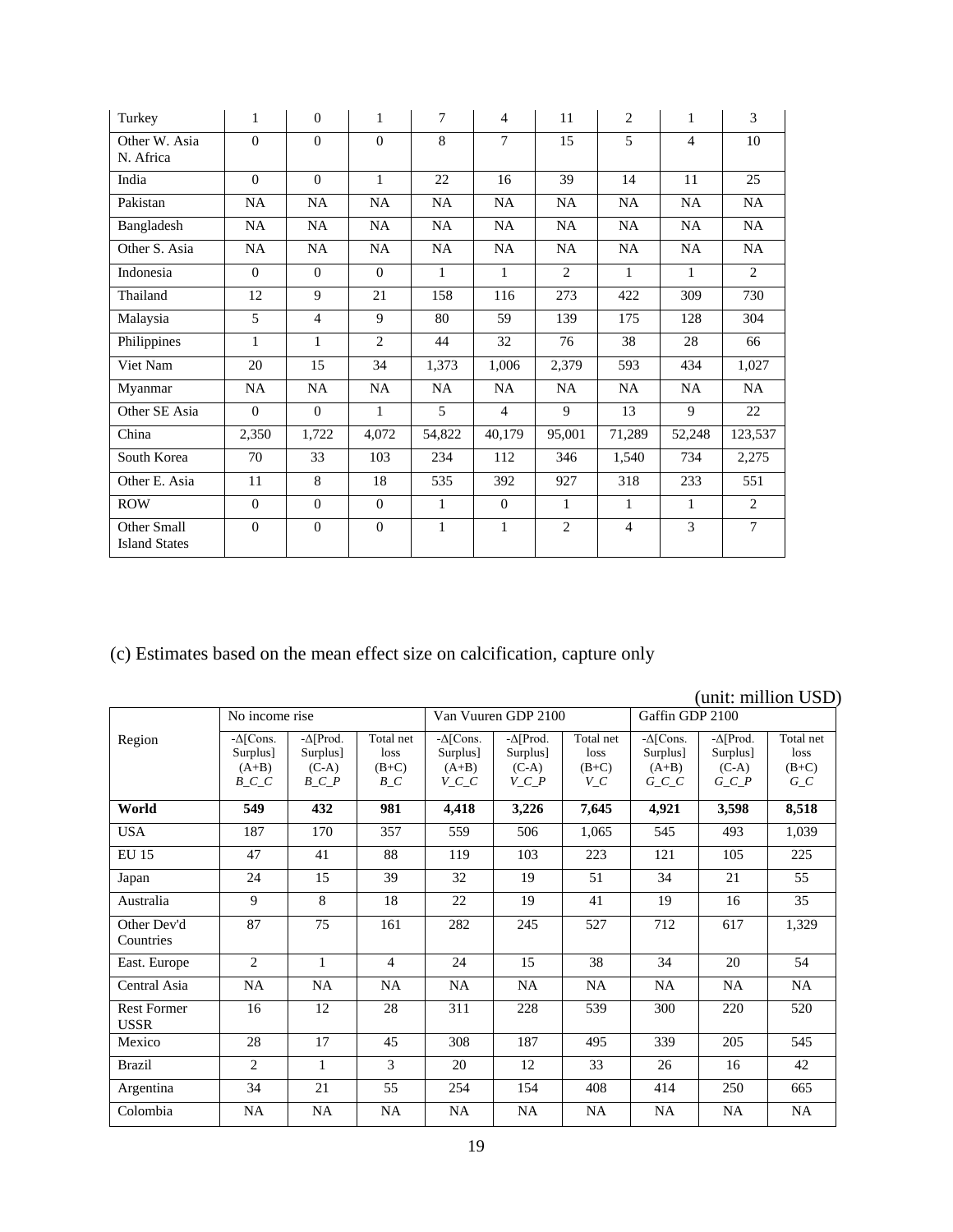| Other Latin Am.                     | 51               | 31               | 82               | 913             | 553             | 1,466           | 579             | 350              | 930             |
|-------------------------------------|------------------|------------------|------------------|-----------------|-----------------|-----------------|-----------------|------------------|-----------------|
| Nigeria                             | $\Omega$         | $\Omega$         | $\Omega$         | $\Omega$        | $\Omega$        | $\Omega$        | $\Omega$        | $\Omega$         | $\Omega$        |
| Northern Sub-<br>Saharan Africa     | $\mathbf{1}$     | $\mathbf{1}$     | $\mathbf{1}$     | 151             | 130             | 281             | 35              | 30               | 65              |
| Central &<br>Western SS Afr.        | $\overline{3}$   | $\overline{2}$   | $\overline{5}$   | 214             | 184             | 397             | 196             | 169              | 366             |
| Southern SS<br>Africa               | $\boldsymbol{0}$ | $\mathbf{0}$     | $\boldsymbol{0}$ | $\mathbf{1}$    | $\mathbf{1}$    | $\overline{2}$  | $\mathbf{1}$    | $\mathbf{1}$     | $\mathbf{1}$    |
| Eastern SS<br>Africa                | NA               | $\overline{NA}$  | $\overline{NA}$  | $\overline{NA}$ | $\overline{NA}$ | $\overline{NA}$ | $\overline{NA}$ | NA               | NA              |
| Egypt                               | $\Omega$         | $\mathbf{0}$     | $\Omega$         | 11              | $\tau$          | 18              | $\overline{4}$  | $\overline{3}$   | $\overline{7}$  |
| Turkey                              | $\overline{5}$   | $\overline{3}$   | 8                | 67              | 40              | 107             | 16              | 9                | 25              |
| Other W. Asia<br>N. Africa          | $\mathbf{1}$     | $\mathbf{1}$     | $\overline{2}$   | 54              | 47              | 101             | 34              | 30               | 64              |
| India                               | $\Omega$         | $\Omega$         | $\Omega$         | $\tau$          | 5               | 13              | 5               | $\overline{3}$   | 8               |
| Pakistan                            | NA               | $\overline{NA}$  | NA               | NA              | $\overline{NA}$ | NA              | $\overline{NA}$ | NA               | NA              |
| Bangladesh                          | NA               | $\rm NA$         | NA               | NA              | NA              | NA              | NA              | $\rm NA$         | NA              |
| Other S. Asia                       | $\mathbf{0}$     | $\boldsymbol{0}$ | $\mathbf{0}$     | $\mathbf{1}$    | $\mathbf{1}$    | $\overline{2}$  | $\Omega$        | $\overline{0}$   | $\overline{0}$  |
| Indonesia                           | 10               | $\overline{8}$   | 18               | 310             | 227             | 537             | 356             | 261              | 617             |
| Thailand                            | $\overline{2}$   | $\overline{2}$   | $\overline{4}$   | $\overline{28}$ | 20              | 48              | 74              | 54               | 128             |
| Malaysia                            | $\overline{5}$   | $\overline{3}$   | $\overline{8}$   | 71              | 52              | 124             | 155             | 114              | 269             |
| Philippines                         | $\mathbf{0}$     | $\boldsymbol{0}$ | $\mathbf{1}$     | 13              | 10              | 23              | 12              | 9                | 20              |
| Viet Nam                            | $\overline{2}$   | $\overline{2}$   | $\overline{4}$   | 172             | 126             | 298             | 74              | 54               | 128             |
| Myanmar                             | $\mathbf{1}$     | $\boldsymbol{0}$ | $\mathbf{1}$     | 28              | 20              | 48              | 22              | 16               | 38              |
| Other SE Asia                       | $\mathbf{0}$     | $\boldsymbol{0}$ | $\mathbf{1}$     | $\overline{4}$  | $\overline{3}$  | $\overline{7}$  | $\overline{11}$ | 8                | $\overline{19}$ |
| China                               | 17               | 12               | 29               | 397             | 291             | 688             | 516             | 378              | 894             |
| South Korea                         | 12               | $\overline{5}$   | 17               | 39              | 18              | 57              | 254             | $\overline{121}$ | 374             |
| Other E. Asia                       | $\overline{0}$   | $\overline{0}$   | $\overline{0}$   | 12              | $\overline{9}$  | 21              | $\overline{7}$  | $\overline{5}$   | 13              |
| <b>ROW</b>                          | $\mathbf{1}$     | $\mathbf{1}$     | $\mathbf{1}$     | 16              | 12              | 28              | 30              | 22               | 52              |
| Other Small<br><b>Island States</b> | $\overline{0}$   | $\overline{0}$   | $\mathbf{1}$     | $\overline{4}$  | $\overline{3}$  | $\tau$          | 16              | 12               | 28              |

(d) Estimates based on the lower-bound estimate on calcification (low end of 95% interval)

# (unit: million USD)

|              | No income rise                          |                                         |                              |                                         | Van Vuuren GDP 2100                     |                          | Gaffin GDP 2100                         |                                         |                              |
|--------------|-----------------------------------------|-----------------------------------------|------------------------------|-----------------------------------------|-----------------------------------------|--------------------------|-----------------------------------------|-----------------------------------------|------------------------------|
| Region       | $-\Delta$ [Cons.<br>Surplus]<br>$(A+B)$ | $-\Delta$ [Prod.<br>Surplus]<br>$(C-A)$ | Total<br>net loss<br>$(B+C)$ | $-\Delta$ [Cons.<br>Surplus]<br>$(A+B)$ | $-\Delta$ [Prod.<br>Surplus]<br>$(C-A)$ | Total net<br>$loss(B+C)$ | $-\Delta$ [Cons.<br>Surplus]<br>$(A+B)$ | $-\Delta$ [Prod.<br>Surplus]<br>$(C-A)$ | Total net<br>loss<br>$(B+C)$ |
| World        | 4,946                                   | 5,195                                   | 10.140                       | 86,195                                  | 93,841                                  | 180,036                  | 109,650                                 | 119,024                                 | 228,674                      |
| <b>USA</b>   | 294                                     | 317                                     | 611                          | 878                                     | 946                                     | 1,824                    | 856                                     | 922                                     | 1,778                        |
| <b>EU 15</b> | 396                                     | 411                                     | 807                          | 999                                     | 1,035                                   | 2,034                    | 1,010                                   | 1,047                                   | 2,057                        |
| Japan        | 375                                     | 287                                     | 662                          | 501                                     | 383                                     | 884                      | 535                                     | 409                                     | 944                          |
| Australia    | 31                                      | 32                                      | 64                           | 73                                      | 76                                      | 148                      | 62                                      | 65                                      | 127                          |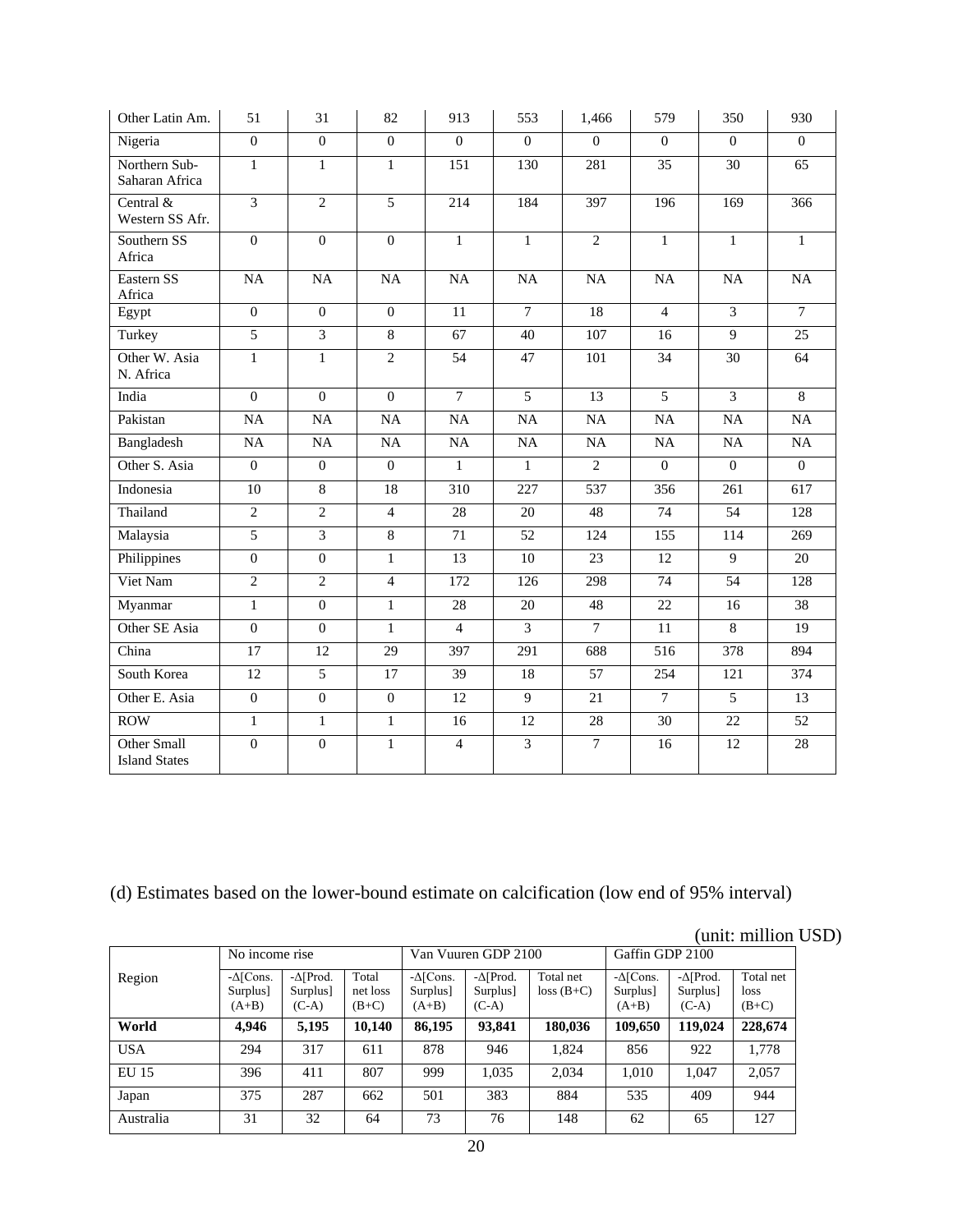| Other Dev'd<br>countries            | 174              | 181              | 355            | 568             | 589             | 1,158           | 1,434          | 1,486          | 2,920           |
|-------------------------------------|------------------|------------------|----------------|-----------------|-----------------|-----------------|----------------|----------------|-----------------|
| East. Europe                        | $\overline{4}$   | $\overline{4}$   | 8              | 43              | 41              | 85              | 61             | 58             | 119             |
| Central Asia                        | <b>NA</b>        | <b>NA</b>        | NA             | NA              | NA              | NA              | <b>NA</b>      | NA             | NA              |
| <b>Rest Former</b><br><b>USSR</b>   | 22               | 24               | 46             | 424             | 465             | 889             | 408            | 449            | 857             |
| Mexico                              | 39               | $\overline{37}$  | 75             | 429             | 407             | 836             | 472            | 448            | 920             |
| <b>Brazil</b>                       | $\tau$           | 6                | 13             | 62              | 59              | 121             | 80             | 76             | 156             |
| Argentina                           | 46               | 43               | 89             | 343             | 325             | 668             | 558            | 530            | 1,088           |
| Colombia                            | $\mathbf{0}$     | 0                | $\overline{0}$ | 4               | 4               | 7               | 2              | 2              | 4               |
| Other Latin Am.                     | 156              | 148              | 304            | 2,784           | 2,642           | 5,426           | 1,765          | 1,676          | 3,441           |
| Nigeria                             | NA               | NA               | NA             | NA              | NA              | NA              | NA             | NA             | <b>NA</b>       |
| Northern Sub-<br>Saharan Africa     | $\mathbf{1}$     | $\mathbf{1}$     | $\overline{2}$ | 202             | 252             | 455             | 47             | 59             | 106             |
| Central &<br>Western SS Afr.        | 3                | $\overline{4}$   | 8              | 288             | 360             | 649             | 265            | 331            | 597             |
| Southern SS<br>Africa               | $\mathbf{0}$     | $\mathbf{0}$     | $\Omega$       | 6               | $7\phantom{.0}$ | 12              | 3              | $\overline{4}$ | 6               |
| Eastern SS<br>Africa                | <b>NA</b>        | <b>NA</b>        | <b>NA</b>      | <b>NA</b>       | <b>NA</b>       | <b>NA</b>       | <b>NA</b>      | <b>NA</b>      | <b>NA</b>       |
| Egypt                               | $\boldsymbol{0}$ | $\boldsymbol{0}$ | $\mathbf{1}$   | $\overline{15}$ | $\overline{14}$ | $\overline{29}$ | $\overline{6}$ | 6              | $\overline{12}$ |
| Turkey                              | 8                | $\tau$           | 15             | 99              | 94              | 193             | 23             | 22             | 45              |
| Other W. Asia<br>N. Africa          | $\overline{c}$   | $\mathfrak{2}$   | $\overline{4}$ | 84              | 104             | 188             | 53             | 66             | 120             |
| India                               | $\mathbf{1}$     | $\mathbf{1}$     | $\overline{2}$ | 40              | 44              | 84              | 26             | 28             | 54              |
| Pakistan                            | $_{\rm NA}$      | NA               | NA             | NA              | NA              | NA              | NA             | NA             | NA              |
| Bangladesh                          | NA               | NA               | NA             | NA              | NA              | NA              | NA             | NA             | NA              |
| Other S. Asia                       | $\boldsymbol{0}$ | $\boldsymbol{0}$ | $\mathbf{0}$   | $\mathbf{1}$    | $\mathbf{1}$    | $\overline{3}$  | $\overline{0}$ | $\mathbf{0}$   | $\mathbf{1}$    |
| Indonesia                           | 14               | 16               | 30             | 418             | 459             | 877             | 480            | 528            | 1,008           |
| Thailand                            | 20               | 22               | 41             | 249             | 274             | 523             | 665            | 731            | 1,397           |
| Malaysia                            | 13               | 14               | 27             | 204             | 224             | 428             | 444            | 488            | 932             |
| Philippines                         | $\overline{c}$   | $\sqrt{2}$       | $\overline{4}$ | $77\,$          | 85              | 162             | 67             | 73             | 140             |
| Viet Nam                            | 30               | 33               | 63             | 2,075           | 2,281           | 4,356           | 896            | 985            | 1,880           |
| Myanmar                             | 1                | $\mathbf{1}$     | 2              | 37              | 41              | 78              | 30             | 32             | 62              |
| Other SE Asia                       | $\mathbf{1}$     | $\overline{0}$   | $\Omega$       | 12              | 14              | 26              | 32             | 35             | 67              |
| China                               | 3,180            | 3,494            | 6,674          | 74,184          | 81,520          | 155,705         | 96,468         | 106,007        | 202,474         |
| South Korea                         | 110              | 88               | 198            | 369             | 294             | 663             | 2,424          | 1,937          | 4,361           |
| Other E. Asia                       | 15               | 16               | 31             | 736             | 808             | 1,544           | 437            | 481            | 918             |
| <b>ROW</b>                          | $\mathbf{1}$     | $\mathbf{1}$     | $\overline{2}$ | 22              | 25              | 47              | 42             | 46             | 87              |
| Other Small<br><b>Island States</b> | $\mathbf{1}$     | $\mathbf{1}$     | $\overline{c}$ | $\tau$          | 8               | 15              | 27             | 29             | 56              |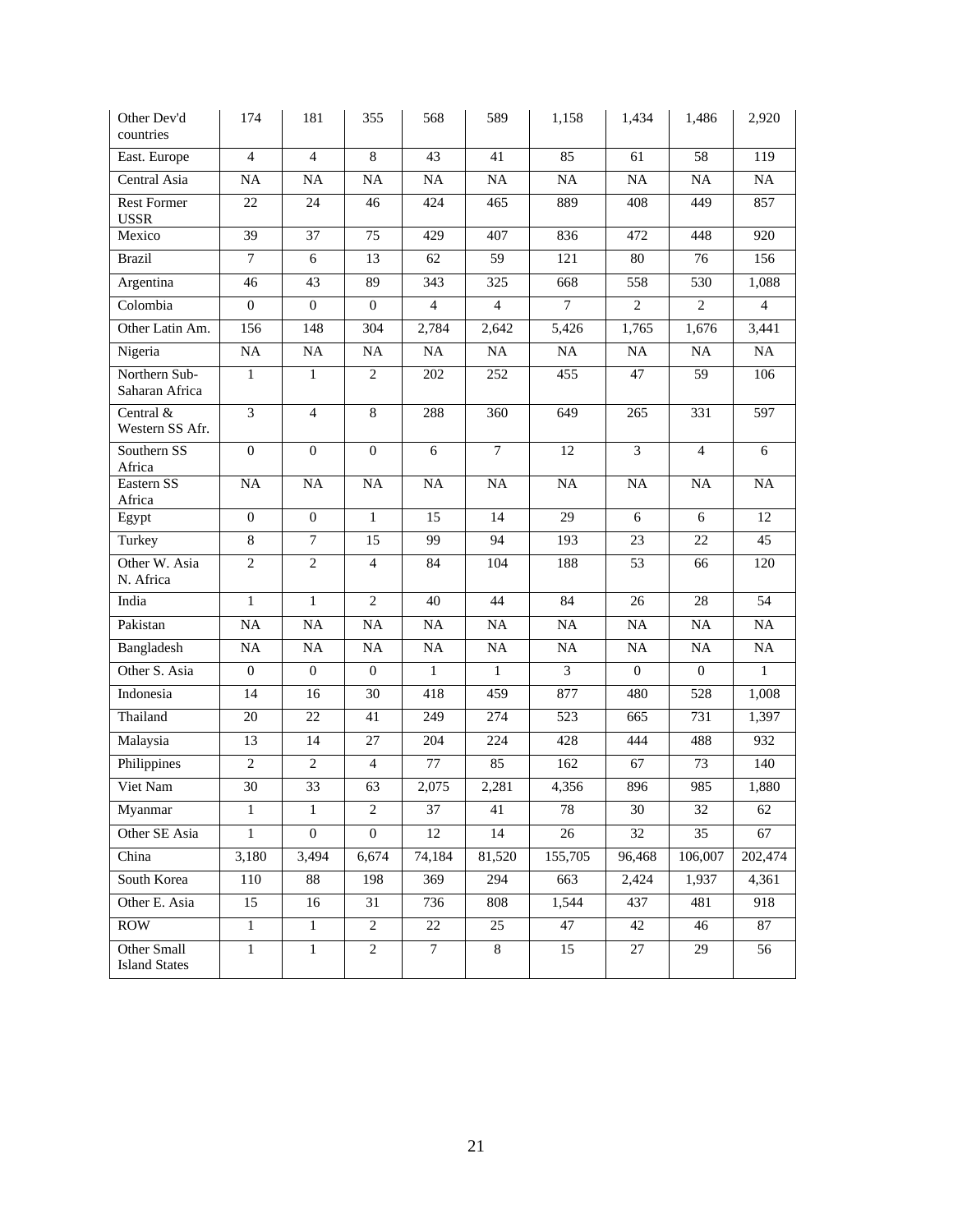# (unit: million USD)

|                                   | No income rise                          |                                         |                              |                                         | Van Vuuren GDP 2100                     |                          | Gaffin GDP 2100                         |                                         |                              |
|-----------------------------------|-----------------------------------------|-----------------------------------------|------------------------------|-----------------------------------------|-----------------------------------------|--------------------------|-----------------------------------------|-----------------------------------------|------------------------------|
| Region                            | $-\Delta$ [Cons.<br>Surplus]<br>$(A+B)$ | $-\Delta$ [Prod.<br>Surplus]<br>$(C-A)$ | Total<br>net loss<br>$(B+C)$ | $-\Delta$ [Cons.<br>Surplus]<br>$(A+B)$ | $-\Delta$ [Prod.<br>Surplus]<br>$(C-A)$ | Total net<br>$loss(B+C)$ | $-\Delta$ [Cons.<br>Surplus]<br>$(A+B)$ | $-\Delta$ [Prod.<br>Surplus]<br>$(C-A)$ | Total net<br>loss<br>$(B+C)$ |
| World                             | 3,096                                   | 1,945                                   | 5,041                        | 54,347                                  | 33,599                                  | 87,946                   | 69,128                                  | 42,566                                  | 111,694                      |
| <b>USA</b>                        | 181                                     | 144                                     | 325                          | 539                                     | 430                                     | 969                      | 526                                     | 419                                     | 945                          |
| <b>EU 15</b>                      | $\overline{243}$                        | 185                                     | 428                          | $\overline{612}$                        | 466                                     | 1,079                    | 619                                     | 472                                     | 1,091                        |
| Japan                             | 228                                     | 118                                     | 346                          | 304                                     | 158                                     | 462                      | 325                                     | 168                                     | 493                          |
| Australia                         | $\overline{19}$                         | $\overline{15}$                         | 34                           | $\overline{45}$                         | $\overline{34}$                         | 79                       | $\overline{38}$                         | 29                                      | 67                           |
| Other Dev'd<br>countries          | 107                                     | 81                                      | 188                          | 349                                     | 265                                     | 614                      | 879                                     | 670                                     | 1,549                        |
| East. Europe                      | 3                                       | $\mathbf{1}$                            | $\overline{4}$               | 27                                      | 14                                      | 41                       | 38                                      | 19                                      | 58                           |
| Central Asia                      | NA                                      | NA                                      | $\rm NA$                     | NA                                      | $\rm NA$                                | NA                       | NA                                      | $\rm NA$                                | NA                           |
| <b>Rest Former</b><br><b>USSR</b> | 14                                      | $\overline{9}$                          | 23                           | 267                                     | 166                                     | 433                      | 258                                     | 160                                     | 418                          |
| Mexico                            | 24                                      | 12                                      | 36                           | 270                                     | 134                                     | 404                      | 297                                     | 148                                     | 445                          |
| <b>Brazil</b>                     | $\overline{4}$                          | $\overline{c}$                          | 6                            | 39                                      | 19                                      | 58                       | 50                                      | 25                                      | 76                           |
| Argentina                         | 29                                      | $\overline{14}$                         | 43                           | $\overline{216}$                        | 107                                     | 323                      | $\overline{351}$                        | 175                                     | 526                          |
| Colombia                          | $\overline{0}$                          | $\boldsymbol{0}$                        | $\mathbf{0}$                 | $\overline{2}$                          | $\mathbf{1}$                            | $\overline{4}$           | $\mathbf{1}$                            | 1                                       | 2                            |
| Other Latin Am.                   | 98                                      | 49                                      | 147                          | 1,751                                   | 873                                     | 2,624                    | 1,111                                   | $\overline{553}$                        | 1,664                        |
| Nigeria                           | NA                                      | <b>NA</b>                               | <b>NA</b>                    | NA                                      | NA                                      | NA                       | <b>NA</b>                               | <b>NA</b>                               | NA                           |
| Northern Sub-<br>Saharan Africa   | $\mathbf{1}$                            | $\boldsymbol{0}$                        | $\mathbf{1}$                 | 128                                     | 95                                      | 223                      | 30                                      | 22                                      | 52                           |
| Central &<br>Western SS Afr.      | $\overline{2}$                          | $\overline{2}$                          | $\overline{4}$               | 183                                     | 135                                     | 318                      | 168                                     | 125                                     | 293                          |
| Southern SS<br>Africa             | $\Omega$                                | $\overline{0}$                          | $\Omega$                     | $\overline{3}$                          | 3                                       | 6                        | $\overline{2}$                          | 1                                       | 3                            |
| Eastern SS<br>Africa              | <b>NA</b>                               | <b>NA</b>                               | <b>NA</b>                    | NA                                      | NA                                      | $\rm NA$                 | <b>NA</b>                               | <b>NA</b>                               | NA                           |
| Egypt                             | $\mathbf{0}$                            | $\boldsymbol{0}$                        | $\boldsymbol{0}$             | 9                                       | $\overline{5}$                          | 14                       | $\overline{4}$                          | 2                                       | 6                            |
| Turkey                            | 5                                       | $\sqrt{2}$                              | $\tau$                       | 62                                      | 31                                      | 93                       | 15                                      | $\tau$                                  | 22                           |
| Other W. Asia<br>N. Africa        | $\mathbf{1}$                            | $\mathbf{1}$                            | $\overline{2}$               | 53                                      | 39                                      | 92                       | 34                                      | 25                                      | 59                           |
| India                             | $\mathbf{0}$                            | $\overline{0}$                          | $\mathbf{1}$                 | 25                                      | 16                                      | 41                       | 16                                      | 10                                      | 26                           |
| Pakistan                          | $\rm NA$                                | NA                                      | $\rm NA$                     | NA                                      | NA                                      | $\rm NA$                 | NA                                      | $\rm NA$                                | $\rm NA$                     |
| Bangladesh                        | NA                                      | NA                                      | NA                           | NA                                      | NA                                      | NA                       | NA                                      | $_{\rm NA}$                             | NA                           |
| Other S. Asia                     | $\overline{0}$                          | $\boldsymbol{0}$                        | $\overline{0}$               | $\mathbf{1}$                            | $\mathbf{1}$                            | $\mathbf{1}$             | $\overline{0}$                          | $\overline{0}$                          | $\overline{0}$               |
| Indonesia                         | $\overline{9}$                          | $6\,$                                   | 14                           | 264                                     | 164                                     | 427                      | 303                                     | 188                                     | 491                          |
| Thailand                          | 12                                      | $8\,$                                   | 20                           | 157                                     | 98                                      | 255                      | 420                                     | 260                                     | 680                          |
| Malaysia                          | $\overline{8}$                          | 5                                       | 13                           | 129                                     | 80                                      | 208                      | 280                                     | 174                                     | 454                          |
| Philippines                       | $\mathbf{1}$                            | $\mathbf{1}$                            | 2                            | 49                                      | 30                                      | 79                       | 42                                      | 26                                      | 68                           |
| Viet Nam                          | 19                                      | 12                                      | 31                           | 1,310                                   | 812                                     | 2,122                    | 566                                     | 351                                     | 916                          |
| Myanmar                           | $\mathbf{1}$                            | $\overline{0}$                          | $\mathbf{1}$                 | 24                                      | 15                                      | 38                       | 19                                      | 12                                      | 30                           |
| Other SE Asia                     | $\mathbf{1}$                            | $\boldsymbol{0}$                        | $\mathbf{1}$                 | $\overline{8}$                          | $\overline{5}$                          | 13                       | 20                                      | 13                                      | 33                           |
| China                             | 2,007                                   | 1,244                                   | 3,252                        | 46,831                                  | 29,032                                  | 75,863                   | 60,897                                  | 37,753                                  | 98,650                       |